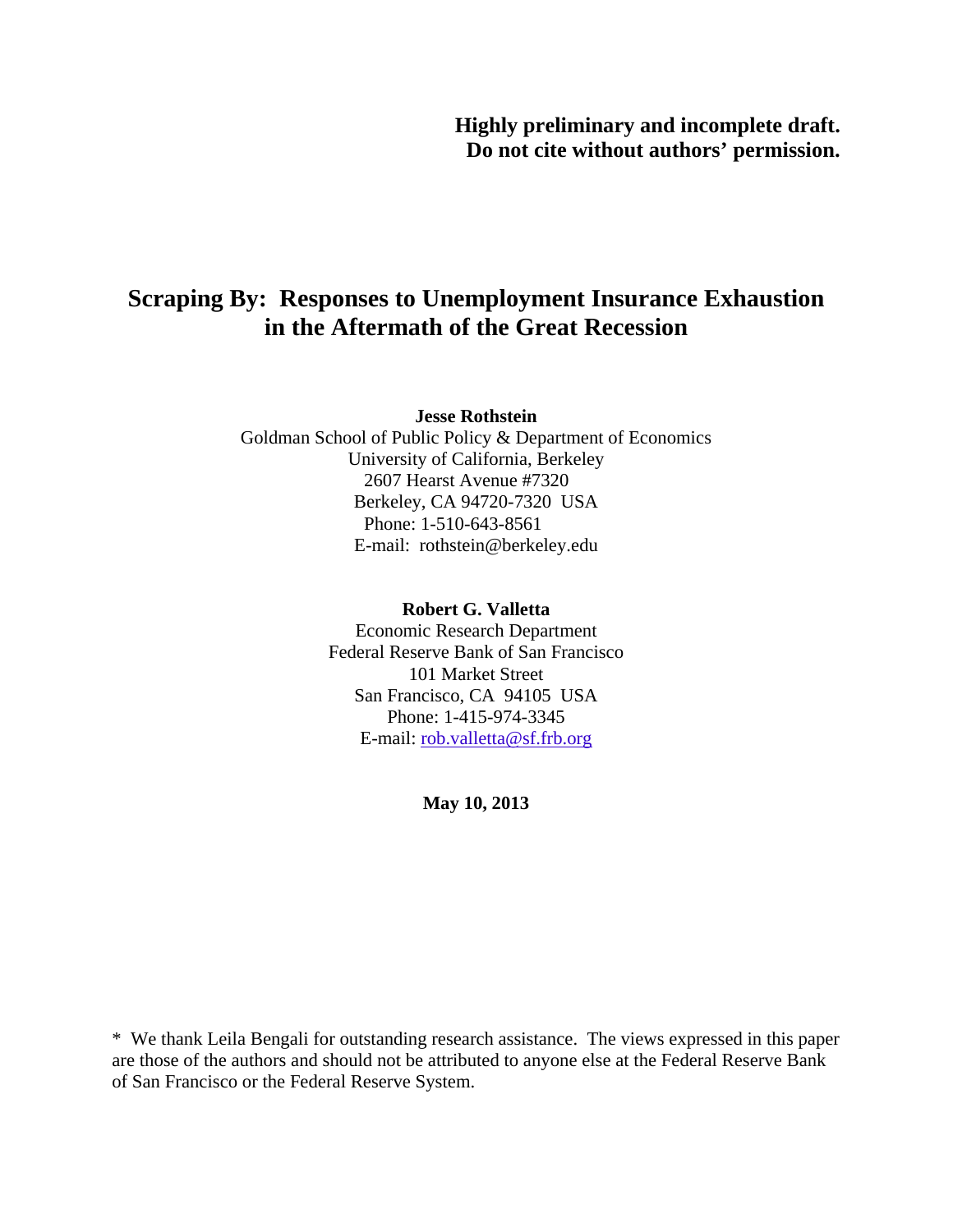## **Scraping By: Responses to Unemployment Insurance Exhaustion in the Aftermath of the Great Recession**

#### **Abstract**

The severe labor market dislocation caused by the "Great Recession" prompted a series of unprecedented extensions of available unemployment insurance (UI) compensation in the United States, from the standard 26-week period up to a maximum of 99 weeks for most eligible job seekers. Despite this expansion, prolonged unemployment duration in the aftermath of the recession has caused large numbers of individuals to exhaust their maximum available UI benefits. Using data from the CPS and SIPP surveys, we examine the characteristics and behavior of such UI "exhaustees." We focus on their income from earnings and other government transfer programs and compare them with UI exhaustees from the early period of extended benefits from the early 2000s. We find that UI exhaustees are similar to other unemployed individuals in terms of observable characteristics. Our regression analyses of postspell outcomes indicate that UI exhaustees in recent years are more likely to receive other forms of social assistance than other UI recipients. However, the long unemployment durations experienced by UI exhaustees substantially lowers their post-unemployment earnings and household income (in the period associated with the recent recession as well as that associated with the 2001 recession).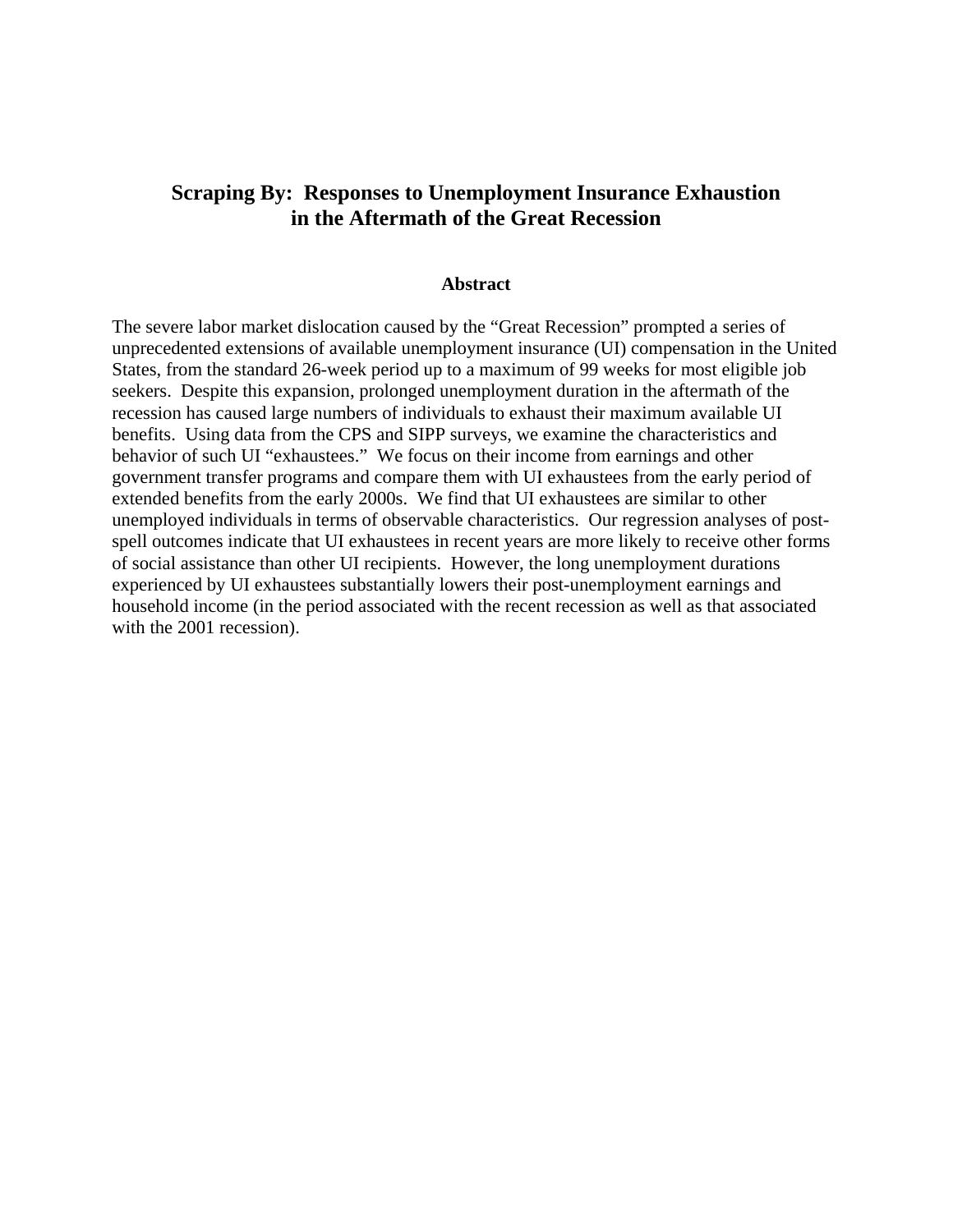#### **Scraping By: Responses to Unemployment Insurance Exhaustion in the Aftermath of the Great Recession**

### **1. Introduction**

During the recent Great Recession and its aftermath in the United States, job losses were unusually severe and unemployment durations reached historical highs. This severe labor market dislocation prompted a series of unprecedented extensions of available unemployment insurance (UI) compensation, from the standard 26-week period up to a maximum of 99 weeks for most eligible job seekers. These extensions likely bolstered the traditional automatic stabilizer role of UI benefits, enabling recipients and their families to maintain their consumption in the face of income loss, thereby increasing aggregate spending (Gruber 1997, U.S. CBO 2012).

Over time, however, increasing numbers of UI recipients have exhausted the maximum weeks of UI available to them. In this paper, we examine the characteristics and indicators of economic well-being of these extended UI exhaustees, comparing exhaustees in recent years with those who exhausted UI benefits in the more mild labor market downturn of the early 2000s. While the recent UI extension programs have been prolonged and therefore expensive from a fiscal perspective, these costs may be reduced by the substitution of extended UI benefits for other forms of public assistance, such as disability insurance (DI) (Lindner 2011, Lindner and Nichols 2012, Rutledge 2012). Alternatively, extended UI may be complementary with other programs, with increased take-up of UI followed by receipt of DI or regular retirement benefits (Inderbitzin, Staubli, and Zweimuller 2013).

Existing research that examines interactions between UI recipiency and other forms of public assistance in the United States generally has focused on the DI program and has relied on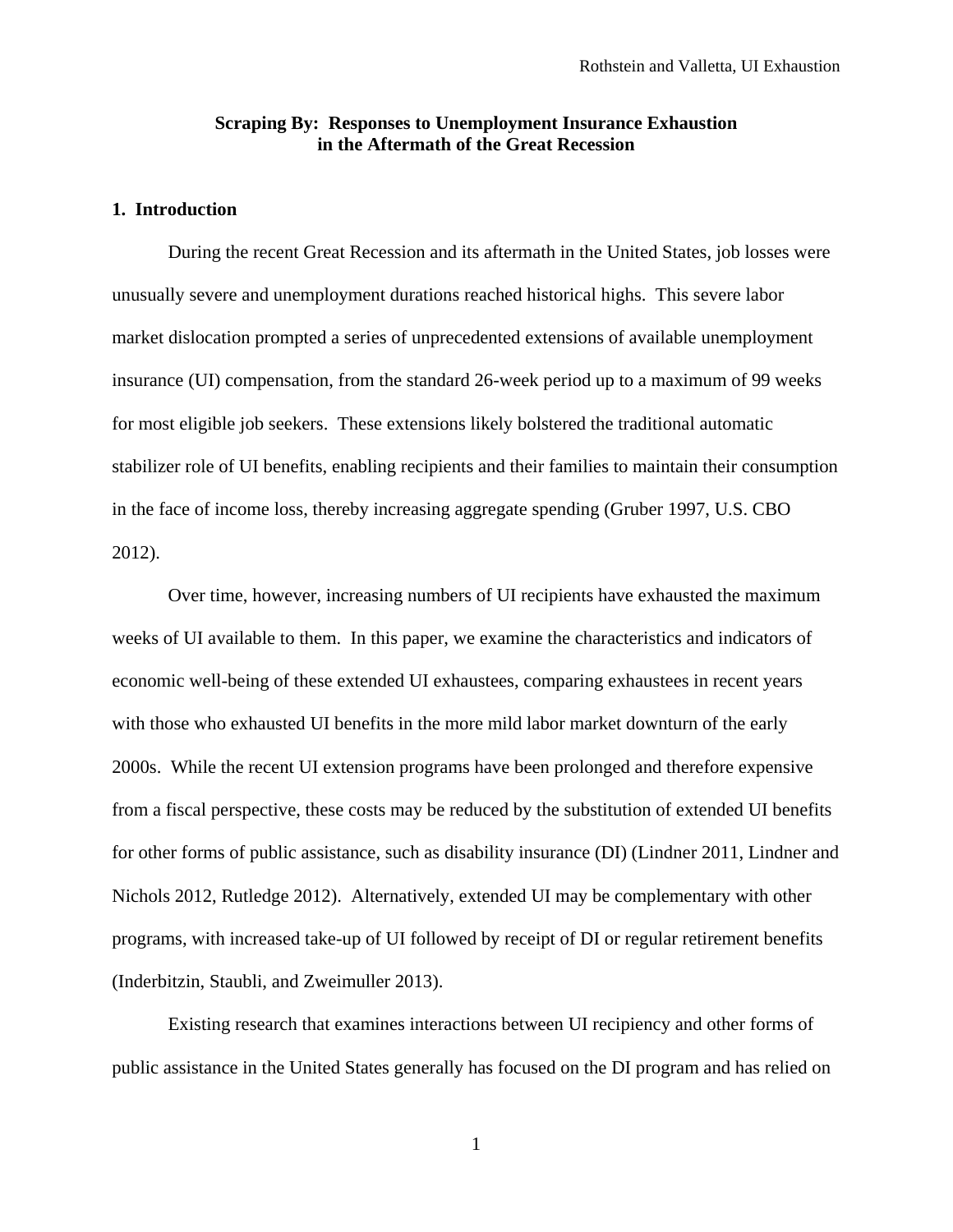a specialized combination of survey and administrative data for which the sample frame ends before the onset of the Great Recession.<sup>1</sup> We therefore will widen the scope of our investigation beyond DI, focusing on the behavioral responses and well-being of individuals who exhaust extended UI. Our analyses rely on matched monthly-annual data from the Current Population Survey (CPS) and panel data from the Survey of Income and Program Participation (SIPP). These data sources enable us to identify and track the labor force status, income receipt, and participation in public assistance programs of large, nationally representative samples of individuals. Our CPS data extend through the end of 2012 and our SIPP panels extend into early 2012.

Our descriptive analyses indicate that the characteristics of likely UI exhaustees, in recent years and also in the early 2000s, are similar to the characteristics of other individuals who are unemployed due to a job separation, with the obvious exception that UI exhaustees experience longer unemployment durations. Our regression analyses indicate that UI exhaustees in the recent period are more likely than other UI recipients to receive other forms of social assistance after their unemployment spell ends; properly assessing whether this represents program substitution or complementarity requires additional analyses.

#### **2. Regular and Extended UI in the United States**

 $\overline{a}$ 

UI benefits are normally available for 26 weeks in the United States under the joint federal-state Unemployment Compensation (UC) program established under the Social Security Act of 1935. Unemployed individuals are eligible to receive benefits if they lost a job through no fault of their own (typically a permanent or temporary layoff) and they meet state-specific

 $1$  Even with data covering the post-recession period, direct analysis of UI to DI transitions is difficult due to extensive time lags between initial DI application and eventual receipt (see e.g. Autor et al. 2011).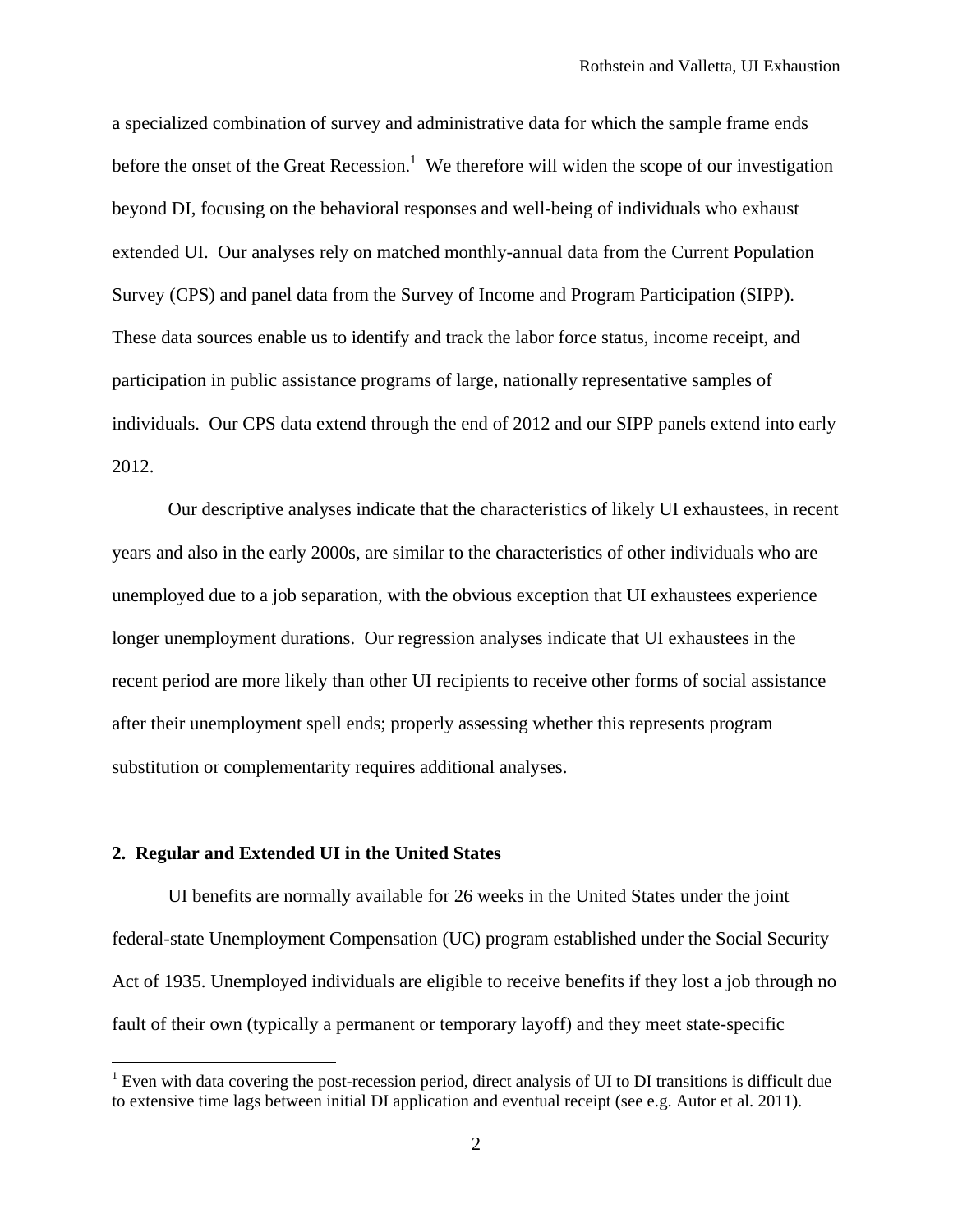minimum requirements regarding work history and wages during the 12 to 15 month period preceding job loss. Availability for work and active job search typically are required for ongoing receipt of UI benefits, although the exact rules vary across states and are inconsistently enforced. Much of the time, it is sufficient for a claimant to state that he or she is engaged in active job search. However, in some states UI administrators attempt to verify search effort by, e.g., suggesting that the claimant apply for a particular open position. Anecdotally, these enforcement efforts have been minimal during the Great Recession, both because the UI system has been overwhelmed by unusually large caseloads and because in many places at many times there have not been enough job openings to distribute.

In most states, UI benefits equal half of the claimant's pre-displacement weekly wage, up to a weekly maximum. This maximum varies between \$235 (Mississippi) and \$979 (Massachusetts, including a dependents' allowance). Average weekly benefits across the country are around \$300. The American Recovery and Reinvestment Act (ARRA), passed in February 2009, authorized an additional \$25/week supplement to UI benefits. This supplement expired in May 2010.

UI benefits are funded through both state and federal employer taxes. State tax rates are often experience rated, with higher rates levied upon employers who have in the past been responsible for more UI cases. States are required to maintain UI trust funds that will fund benefits during economic downturns, when UI expenses rise and tax revenues fall. Many states entered the Great Recession with relatively low balances in their trust funds, however, and have had to borrow from the Federal UI trust fund in order to pay benefits. As of May 2013, total outstanding loans exceed \$23 billion. Under Federal law, states that maintain outstanding loan balances must raise employer tax rates to pay off the debt.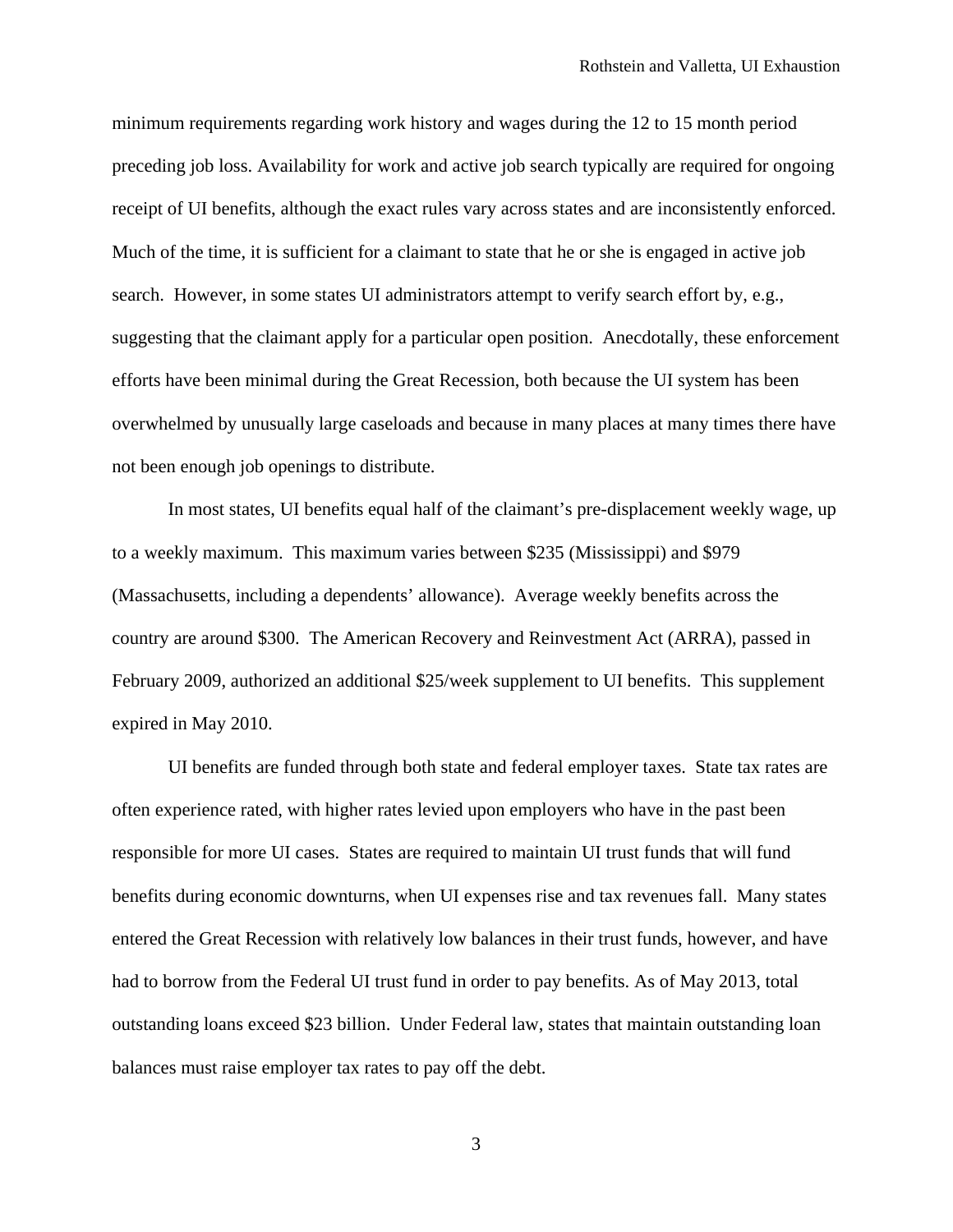Various pieces of federal legislation provide for extension of available UI benefits beyond the normal maximum of 26 weeks during periods of economic distress. The Extended Benefit (EB) program was established in 1970 to provide additional UI benefits in states facing adverse economic situations. EB benefits add an additional 13-20 weeks to this when the state unemployment rate is high. States must choose whether to participate in the EB program and, if so, may select from a short menu of thresholds that trigger EB benefit payments. Costs of EB payments are traditionally split equally between the state and the Federal government. The ARRA, however, provided for 100% financing of EB benefits, and many states subsequently opted into the program. This temporary provision has been extended repeatedly. EB job search requirements are more stringent than under the regular UI program; individuals may not receive benefits if they have refused any job offers within their capabilities, regardless of whether these jobs were at all comparable to their pre-displacement positions.

Congress has often authorized temporary additional extensions of UI benefits during recessions.<sup>2</sup> The severity of job loss and persistent labor market weakness during and after the recession of 2007-2009 resulted in an unprecedented expansion of UI benefit availability and takeup. The Emergency Unemployment Compensation program, first authorized in 2008 and extended repeatedly since then, provided for as many as 53 weeks of benefits (for a total of 99 weeks when added to 26 weeks of regular benefits and 20 weeks of EB). Because most large states reached the 99-week maximum, the typical unemployed individual was located in a state where the full 99 weeks were available, from late 2009 into 2012. By early 2012, substantial rollbacks of UI availability had occurred, through reduced weeks available through the federal programs, reductions in normal UI availability (below 26 weeks) in selected states, and most

<sup>&</sup>lt;sup>2</sup> See Whittaker (2008) and Whittaker and Isaacs (2012) for details regarding the various historical and current programs that provide extended UI benefits.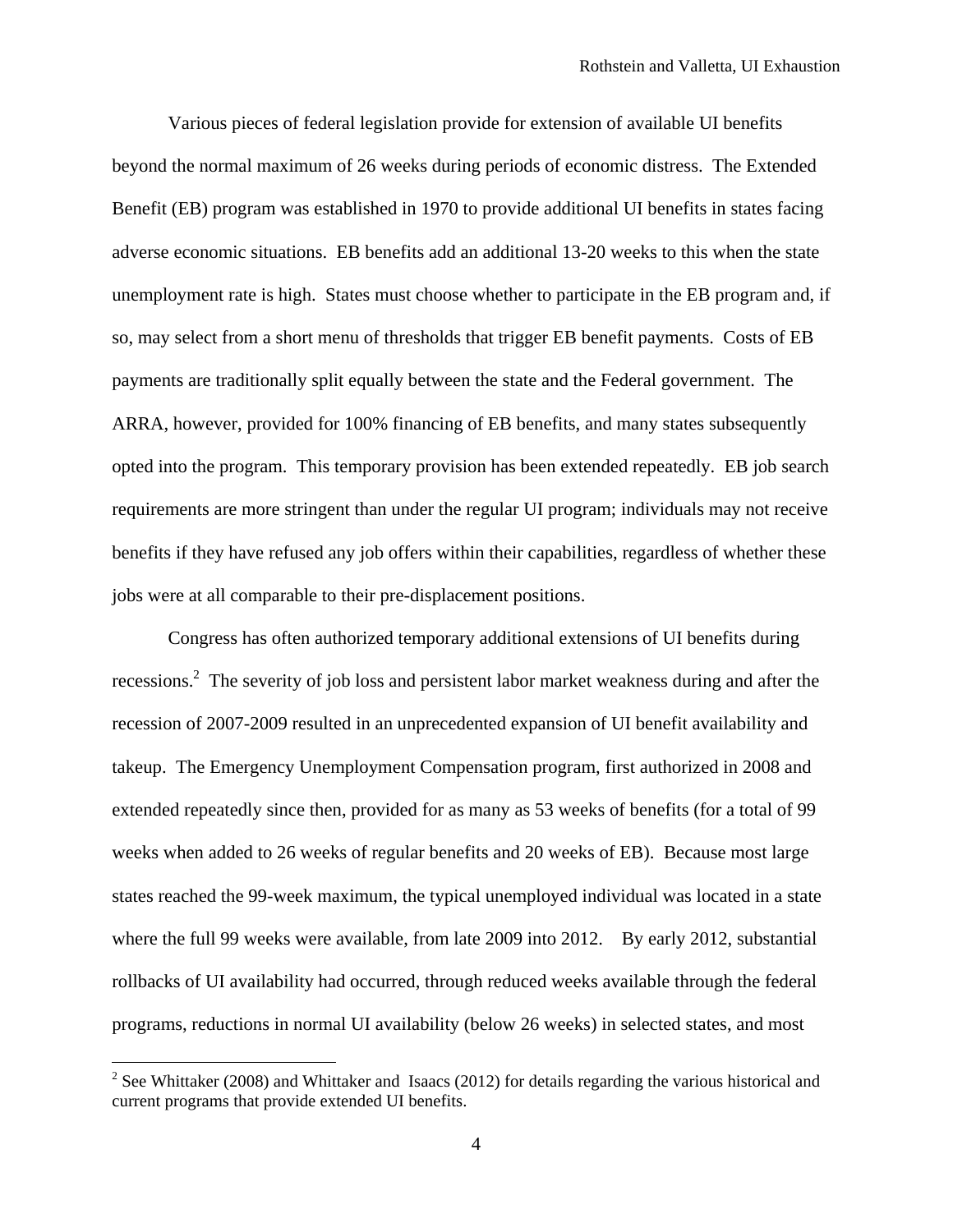importantly improvements in labor market conditions that caused state unemployment rates to drop below the "trigger" levels associated with the various EUC and EB tiers. A similar but much more limited extension of UI benefits occurred through the Temporary Extension of Unemployment Compensation (TEUC) legislation that was effective from March 2002 through early 2004. Between the EB and TEUC programs, a maximum of 72 weeks of total benefits were available during this period. The program was terminated in early 2004. Both EUC and TEUC benefits were 100% federally funded.<sup>3</sup>

Figure 1 displays basic facts about the pool of UI exhaustees since the early 2000s, using data from the monthly CPS files (described in more detail in Section 4). Exhaustees are estimated here as job losers whose reported unemployment duration exceeds the maximum number of weeks of UI available in their state of residence that month (i.e., the stock rather than the flow). The plot shows that UI exhaustion rates had been running somewhat low in the recent recession and its aftermath, due to the very long potential duration of UI benefits. However, the share of exhaustees has risen, and given the continued high number of job losers in the unemployment pool, the actual number of exhaustees (expressed in millions in the figure) is close to prior highs achieved when no UI extensions in place, at about 1.5 million. The plot of the share of job losers whose durations exceed 99 weeks indicates that during 2010-11 they constituted nearly all of the exhaustee group, although the two lines have diverged in 2012 as maximum UI weeks available has fallen below 99 on a widespread basis.

Administrative data enable a more precise breakdown of UI recipiency. Total caseloads under the regular UI program rose from a bit over 2 million in 1998-2000 to around 3.5 million from late 2001 through late 2003. They then fell gradually in 2004 and 2005, but never got

 $3$  Ror additional details regarding the prevalence, distribution across states, and labor market effects of these extended UI programs, see Rothstein (2011) and Farber and Valletta (2013).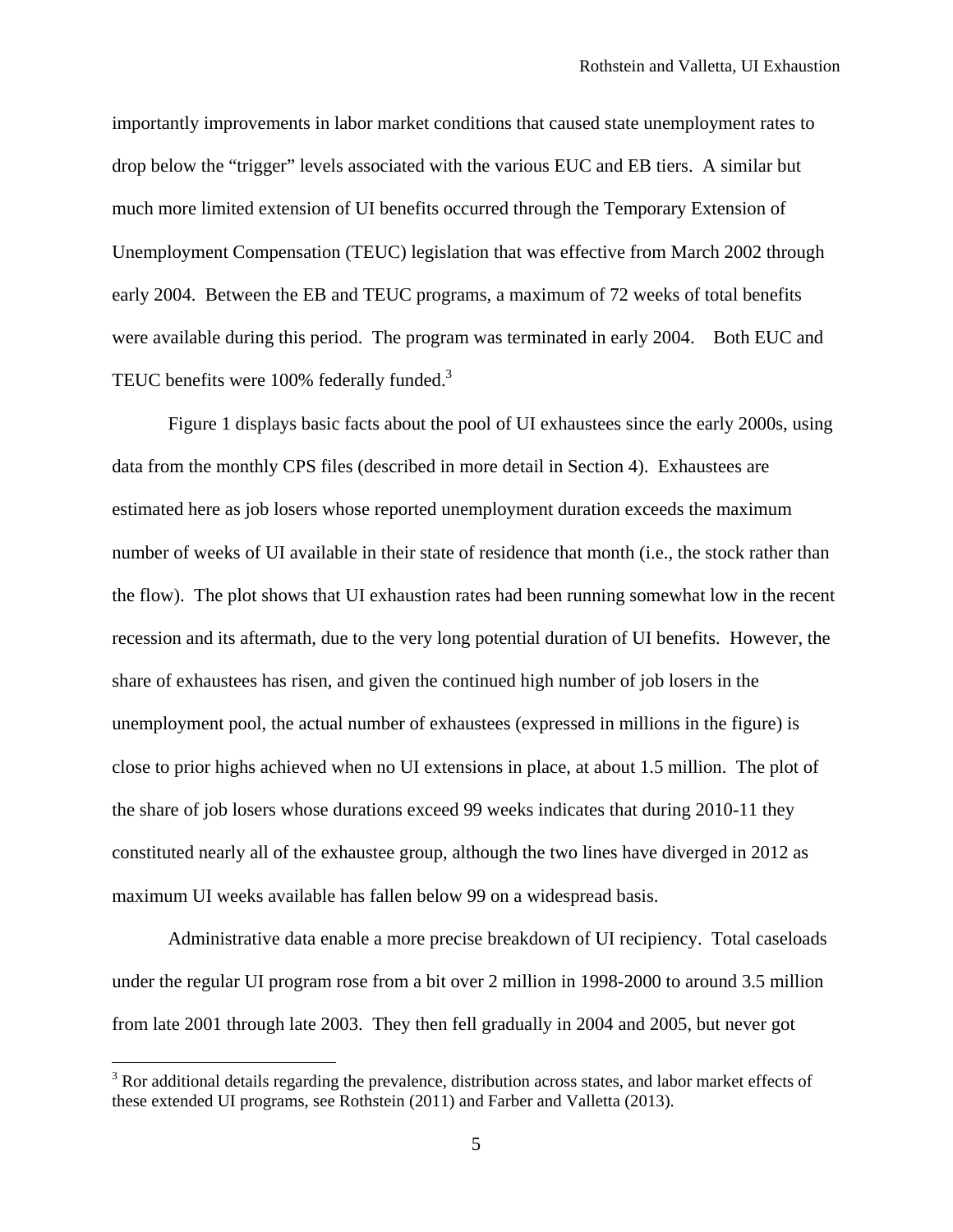much below 2.4 million. They then rose rapidly starting in late 2007, reaching as many as 6.5 million in mid-2009 before gradually falling off over the next several years. As of April 2013, weekly caseloads were just over 3 million.

Recent increases in UI recipiency through the EUC and EB programs have been equally large. At the EUC program's peak in early 2010 it was providing benefits to as many as 5.5 million individuals each week. The EB peak came later, in late 2010, when there were over 1 million weekly recipients. Combined caseloads for the two programs fell throughout 2011 and 2012, due in part to declining unemployment and in part to reduced eligibility (for EB, in particular), and were just over 2 million per week in January 2013.

The Congressional Research Service estimated in September 2012 that fiscal year 2012 unemployment tax collections at the federal and state level would total \$55.7 billion. This will more than cover regular UI benefit payments, estimated at \$44.3 billion, but not the additional \$45.4 billion that will be spent on EB and EUC payments. EB and EUC costs, if this projection is correct, will be nearly one-third lower than in fiscal year 2011.

#### **3. UI Exhaustion and Alternative Income Sources**

 A long literature examines the effect of unemployment insurance extensions on labor force outcomes (see, e.g., Katz and Meyer 1990, Card and Levine 2000, Rothstein 2011, and Farber and Valletta 2013). Evidence from the 1980s (Katz and Meyer 1990) indicates relatively large effects of UI durations on the probability of reemployment, but analyses of more recent data find much smaller effects (Rothstein 2011, Farber and Valletta 2013). Differences might be due to changes in the structure of the labor market – in particular, to declines in the incidence of temporary layoffs – or to differences in economic conditions between the periods. The two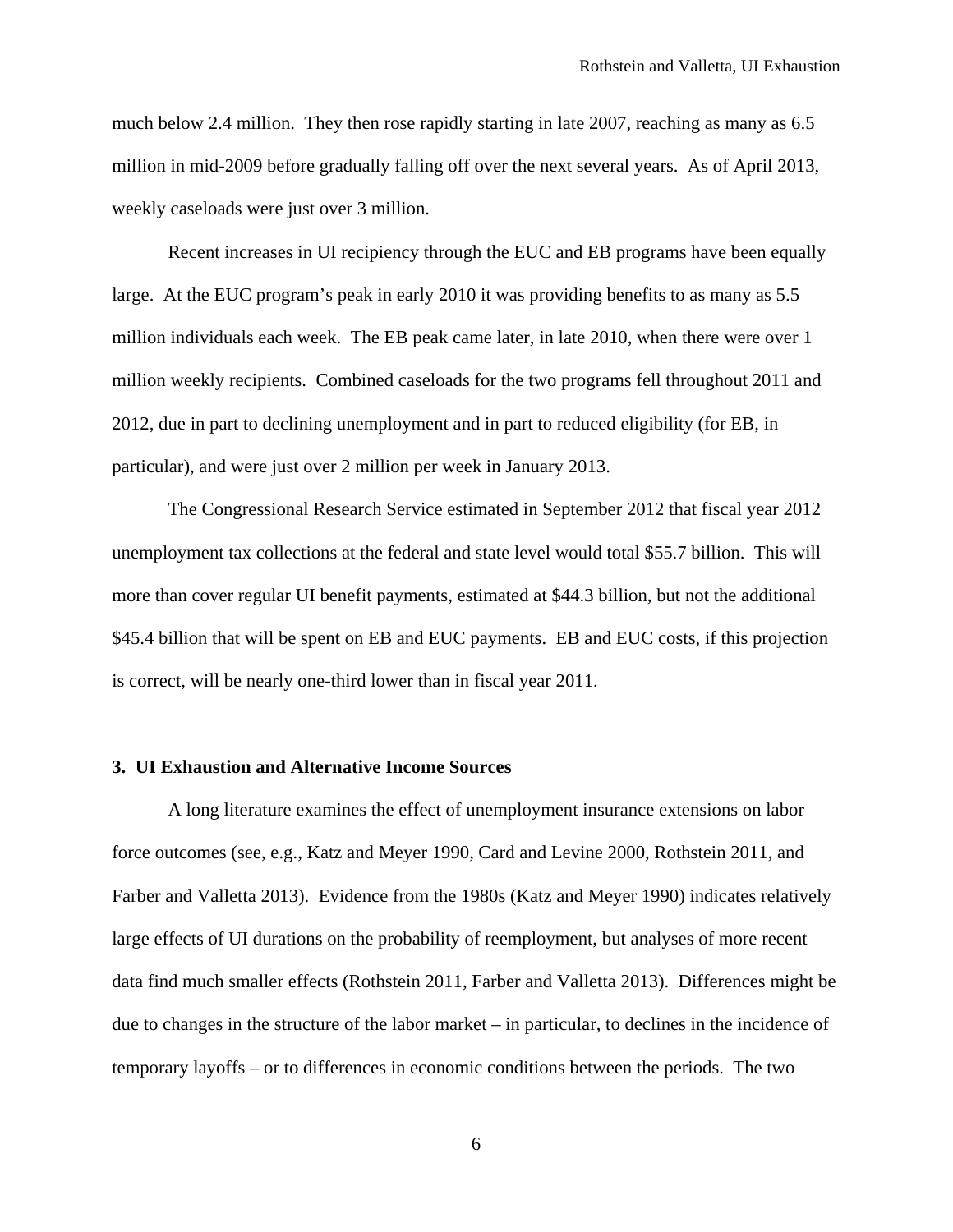recent studies also find that UI extensions have positive effects on the labor force attachment of the long-term unemployed, with notable increases in the probability of abandoning the search for work following the exhaustion of UI benefits (see also Card, Chetty, and Weber 2007).

 By contrast, other behavioral effects of unemployment insurance are less well understood. In particular, there is little evidence regarding the way that UI interacts with other income transfer programs, such as food stamps, retirement benefits, disability insurance benefits, and cash welfare. UI may serve as a substitute for these programs, if it allows displaced workers to finance their living expenses without recourse to more means-tested programs, or as a complement, if recipients draw on other programs to supplement low UI benefits and if they remain on these programs for longer than they otherwise would due to the disincentive effects that UI creates.

 Gruber (2001) examined the wealth holdings of the unemployed. He found that the median worker job loser in the 1984-92 SIPP panels had enough liquid assets to replace 5.4 weeks of earnings, but the long-term unemployed started their unemployment spells with less than half as much wealth as did the short-term unemployed. In other work, Gruber (1997) examined how the consumption spending of the unemployed varies with the generosity of UI benefits. He found that more generous benefits are associated with higher levels of consumption, indicating that UI benefits are insufficient to fully insure individuals against lost income.

 Several recent papers examine the relationship between unemployment insurance disability insurance (DI) applications. Lindner and Nichols (2012 explore the effect of UI benefit generosity and eligibility criteria on DI applications. Rutledge (2012) and Rothstein (2013) examine the effect of UI durations on DI application. Rutledge finds that the presence of a UI extension is positively associated with the DI application rates of those who were claiming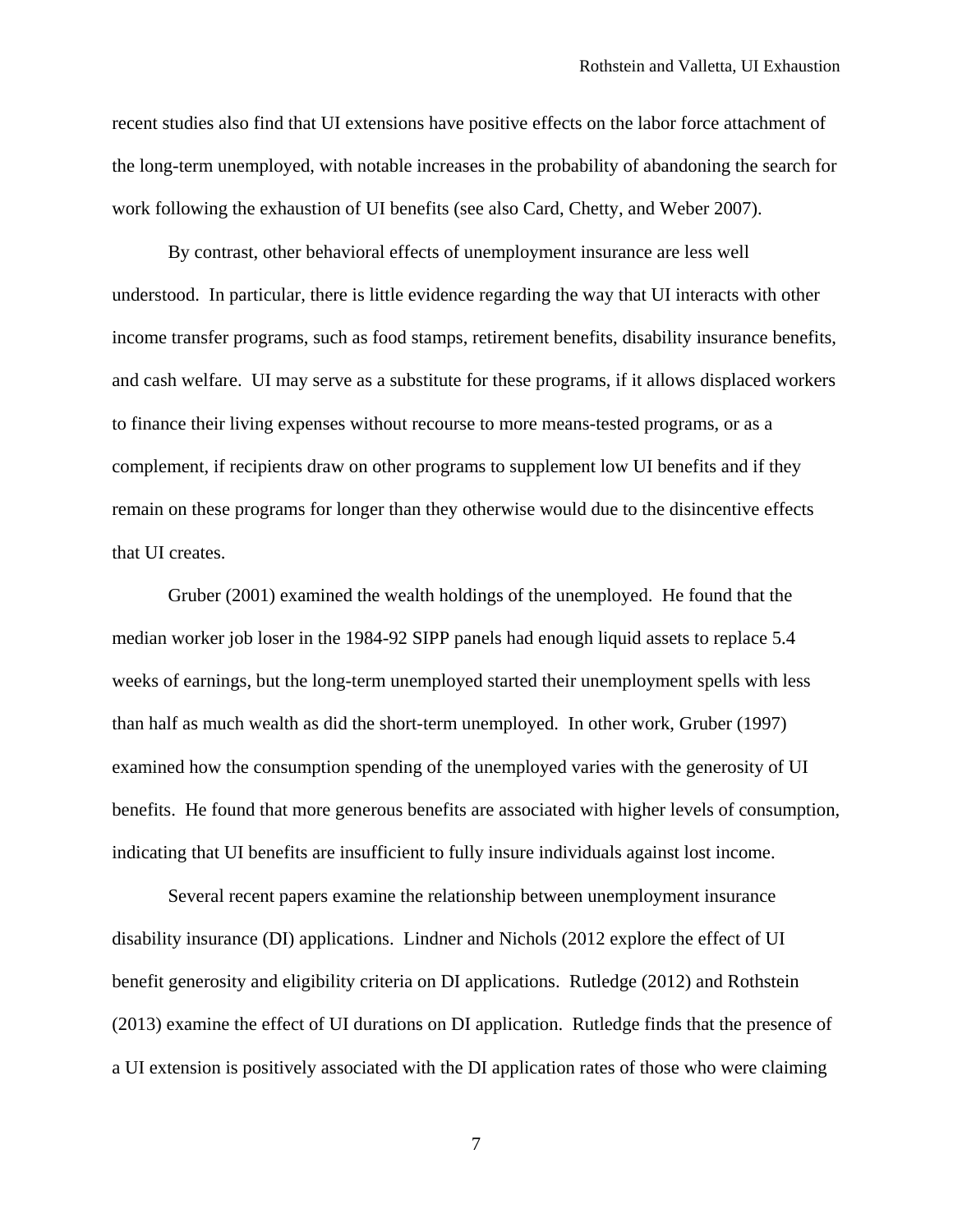UI when the extension was announced. Rothstein, however, uses UI extensions as a source of variation in the date of UI benefit exhaustion and finds no effect of impending or recent exhaustion on DI application.

 Very little is known about the financial situation or consumption behavior of individuals who have exhausted their UI benefits. Gruber's (2001) analysis suggests that such individuals are quite unlikely to have substantial remaining assets upon which to draw, but direct tests are difficult. We are aware of one study that used the 2001 panel of the SIPP to investigate the characteristics of individuals who had exhausted their UI benefits in late 2001 and early 2002 (U.S. CBO 2004). Those who were still not employed as of three months after the end of their UI benefits had average monthly family incomes of \$2,530, about half of the pre-unemployment level. The vast majority (\$1,970) of the post-UI income derived from relatives' earnings. Only 7% had Social Security income, while one in ten were receiving food stamps. Of the UI exhaustees, 36% were in poverty; this rose to 73% for those who did not have other earners in the family.

#### **4. Data and Descriptive Statistics: CPS and SIPP**

#### *4.1 Monthly and Matched CPS data*

 $\overline{a}$ 

Our first examination of UI exhaustees and near-exhaustees draws on data from the Current Population Survey.<sup>4</sup> We pool data from the monthly CPS samples from 2002 through 2012, and extract all respondents who were unemployed in the survey week and who reported that they had been displaced (or temporarily laid off) from their previous jobs.<sup>5</sup>

<sup>&</sup>lt;sup>4</sup> The monthly CPS files are used for the calculation of official U.S. labor force statistics such as the unemployment rate and reported unemployment durations for job seekers

 $<sup>5</sup>$  UI eligibility requires that the applicants be unemployed through no fault of their own. This excludes</sup>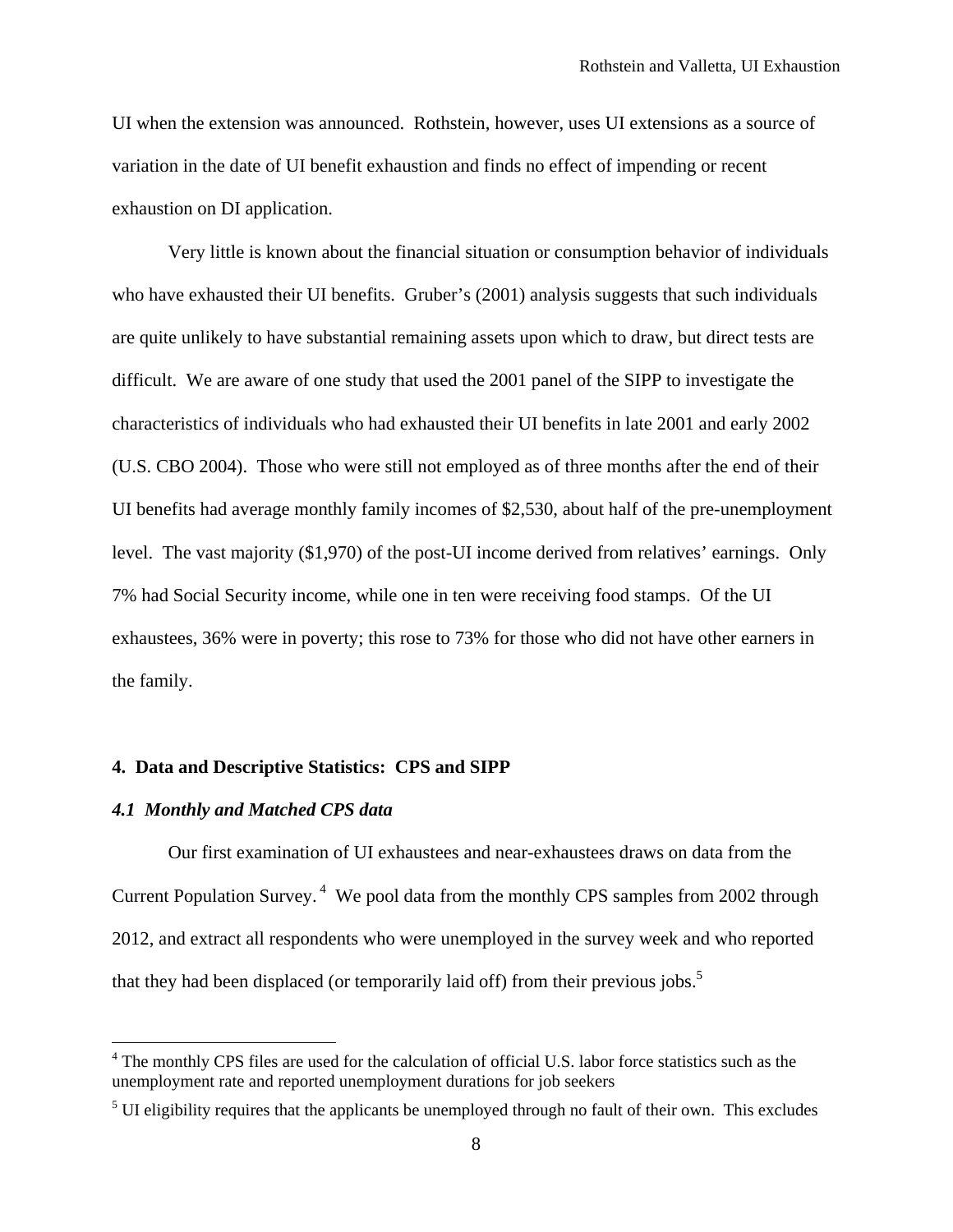Respondents report the number of weeks elapsed since the beginning of their unemployment spell. We use this to calculate the date of job loss. We then merge it to data on TEUC, EUC, and EB availability (described in Rothstein 2011, 2013; Farber and Valletta 2013) and compute the number of weeks of total UI benefits that would have been available to an individual in that state who lost his or her job on the indicated date. This calculation assumes that UI recipiency spells are continuous and uninterrupted and that all job losers were eligible for the maximum duration of benefits.

We classify individuals by the number of weeks of benefits that they had remaining as of the CPS interview. Table 1ists average characteristics of respondents with more than 12 weeks of benefits remaining; respondents with 1-12 weeks remaining; and respondents who have exhausted their UI benefits. We focus on three time periods: the periods of weak labor markets and extended benefits availability in 2002-2003 and 2010-2012, and the expansionary period of 2004-07 when only normal UI benefits were generally available. (We exclude 2008-2009 for readability, because UI benefits were extended repeatedly during this period, and also because individuals who exhaust UI during this period generally had been displaced before the onset of the recession.)

Individual characteristics are quite uniformly distributed across duration categories and across calendar time. Across all three periods that we examine, the exhaustees were less likely to be white and more likely to be black than were the short-term unemployed, but the differences are not large. Moreover, racial differences are somewhat muted in the most recent period –

labor force entrants and reentrants, workers who separate voluntary from their jobs, and workers fired for cause. The latter group is not distinguished from other job losers in the monthly CPS data but in general is a very small share of the overall set of job losers. Anderson and Meyer (1997) estimate that about half of individuals eligible for UI actually receive it. Rothstein (2011) finds higher recipiency rates in recent years for CPS respondents who are unemployed three months or more.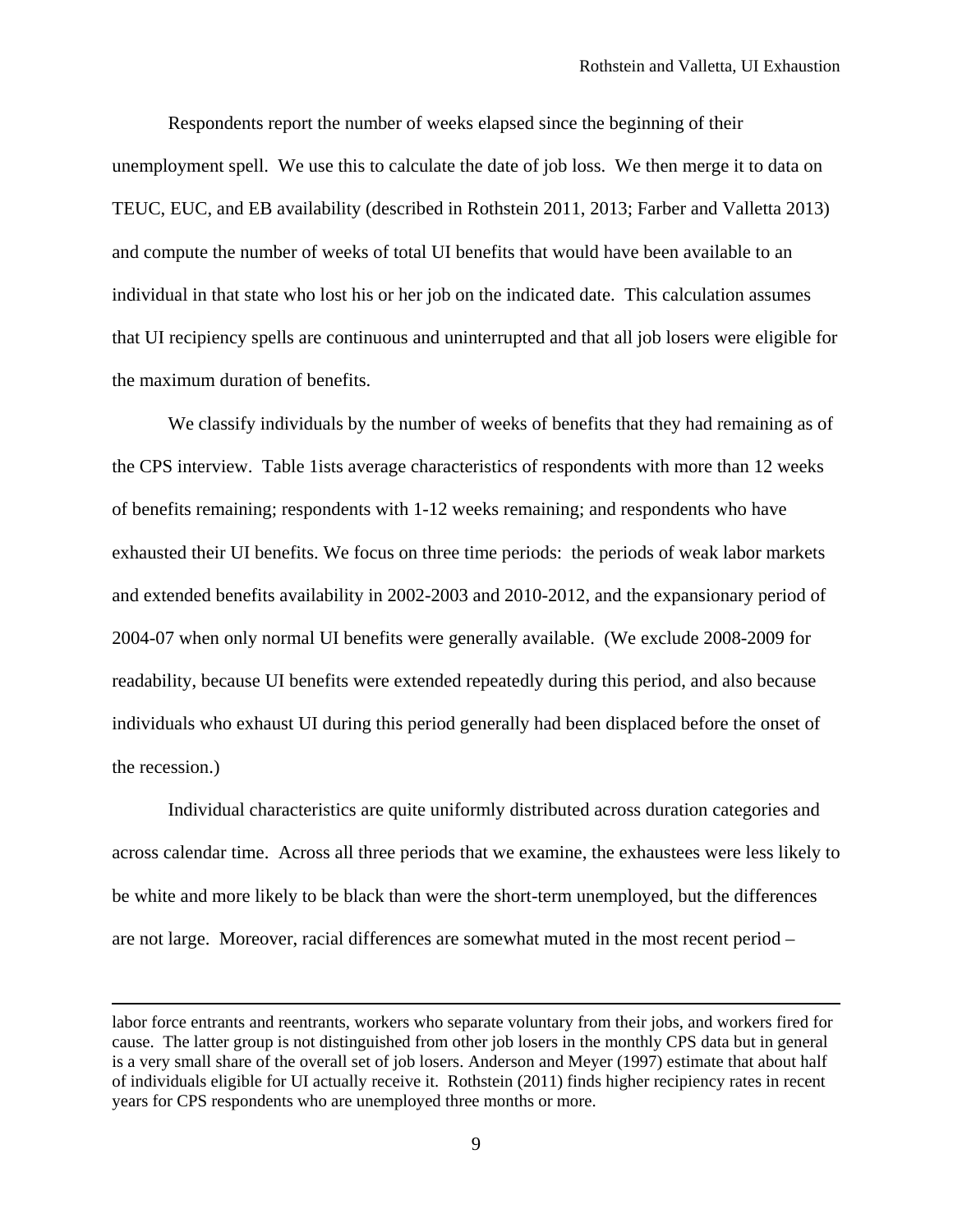whereas in the past Hispanics were relatively rare among exhaustees and near-exhaustees, this pattern is much weaker in 2010-2012.

In all three periods, exhaustees are older than near exhaustees, who themselves are older than the long-term unemployed. Interestingly, BA holders are overrepresented among exhaustees and near-exhaustees relative to their share of the unemployed as a whole; this may reflect thinner labor markets for more highly skilled workers, or greater assets and family income that enable longer job search on the part of highly educated job seekers. Again, however, this pattern is muted in the recent period. There are few notable differences in family structure between the short-term unemployed and UI exhaustees.

The final rows of the table report flows out of unemployment. These are constructed by merging observations on the same individual across three consecutive months. We consider an individual who was unemployed in the first month to have been reemployed if his status in the second month was employed and if he did not revert to unemployment in the third month, with a similar definition for labor force exit.<sup>6</sup> We are able to construct exit measures for about 80-85% of respondents for whom they should be available due to the structure of the CPS panel; our exit measures are unavailable for individuals who moved between CPS survey waves or who were non-respondents in one of the three surveys. (We also exclude individuals when there are apparent changes in their demographic characteristics – education, race, gender, or age – between consecutive surveys.)

Not surprisingly, reemployment rates were higher in 2004-2007, when the economy was in recovery, than in 2002-2003. As expected given the unusually weak labor market in recent years, job finding was much lower in 2010-2012 than in either of the earlier periods, with only

 $6$  In this we follow Rothstein (2011) and Farber and Valletta (2013), who adopt the procedure to minimize the impact of measurement error in the CPS labor force status on flows out of unemployment.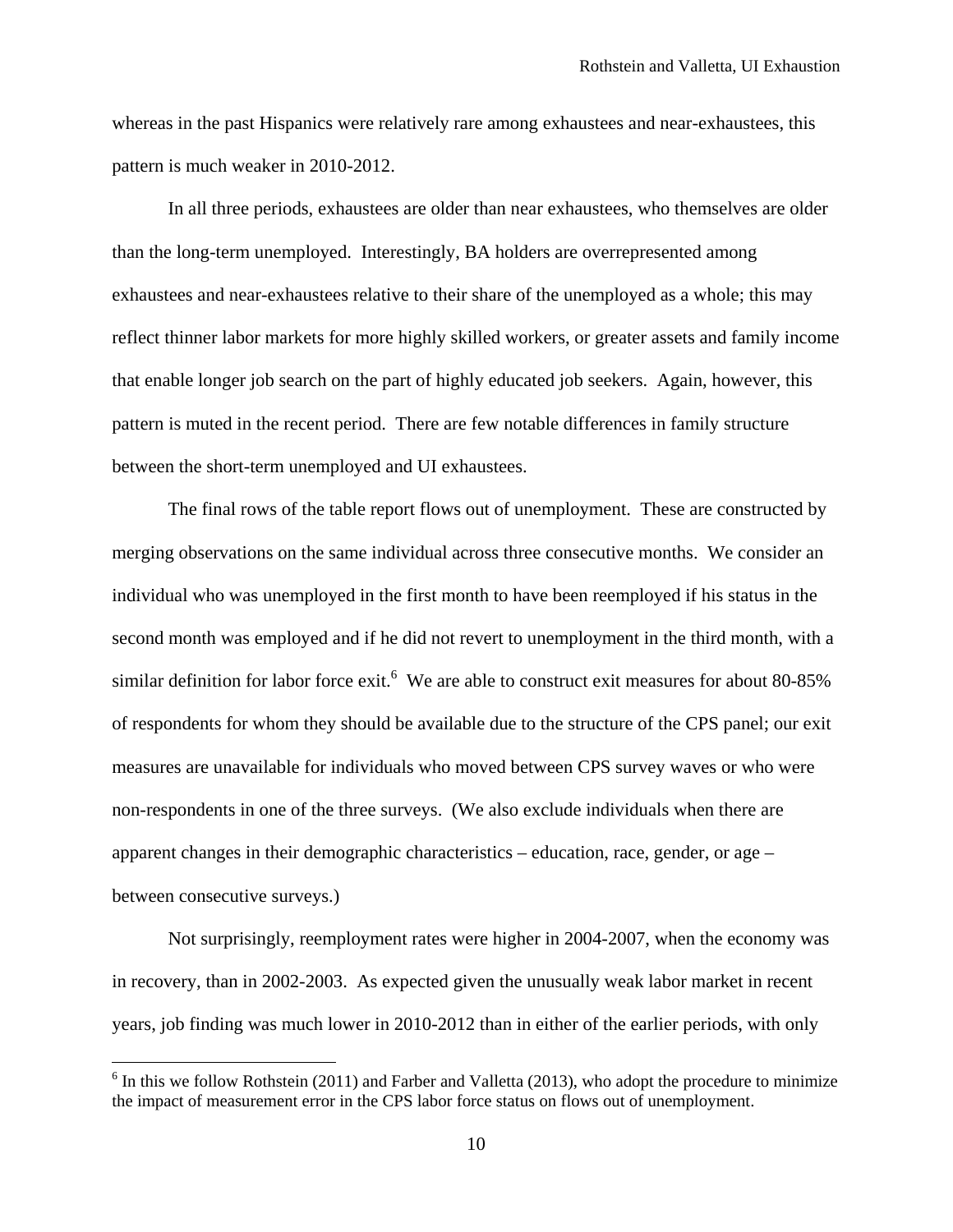16% of those unemployed one month with at least 12 weeks of UI benefits remaining reemployed the next month, down from 25% in 2002-2003. Across all three periods, nearexhaustees have much lower reemployment rates than do those with many weeks of benefits remaining, and those who have already exhausted their benefits have lower rates still.

Labor force exit rates are more stable across periods and unemployment durations. However, in all three periods we see that exit rates are higher among exhaustees than among those with benefits remaining. This is consistent with the idea that UI benefits create an incentive for continued job search, as reported by Rothstein (2011) and Farber and Valletta (2013).

#### *4.2 SIPP Data (2001 and 2008 Panels)*

For our primary analyses of UI recipients and exhaustees, we will use panel data from the SIPP. The SIPP is a nationally representative sample of individuals and the households in which they reside. It has been conducted nearly continuously since 1984, with a non-overlapping panel structure instituted beginning in 1996. Since 1996, each panel has covered 3-4 years, with interviews occurring at 4-month intervals ("waves"). Income and related data are recorded on a monthly basis for all 4 months in each wave, and data on labor force status are recorded on a weekly basis within those months, enabling precise measurement of employment transitions and unemployment durations. The SIPP was designed specifically to "provide accurate and comprehensive information about the income and program participation of individuals and households in the United States, and about the principal determinants of income and program participation."<sup>7</sup> As such, it is well-suited for the analysis of receipt of UI and other income sources, their changes over time, and related behaviors.

<sup>&</sup>lt;sup>7</sup> See the description at http://www.census.gov/sipp/intro.html.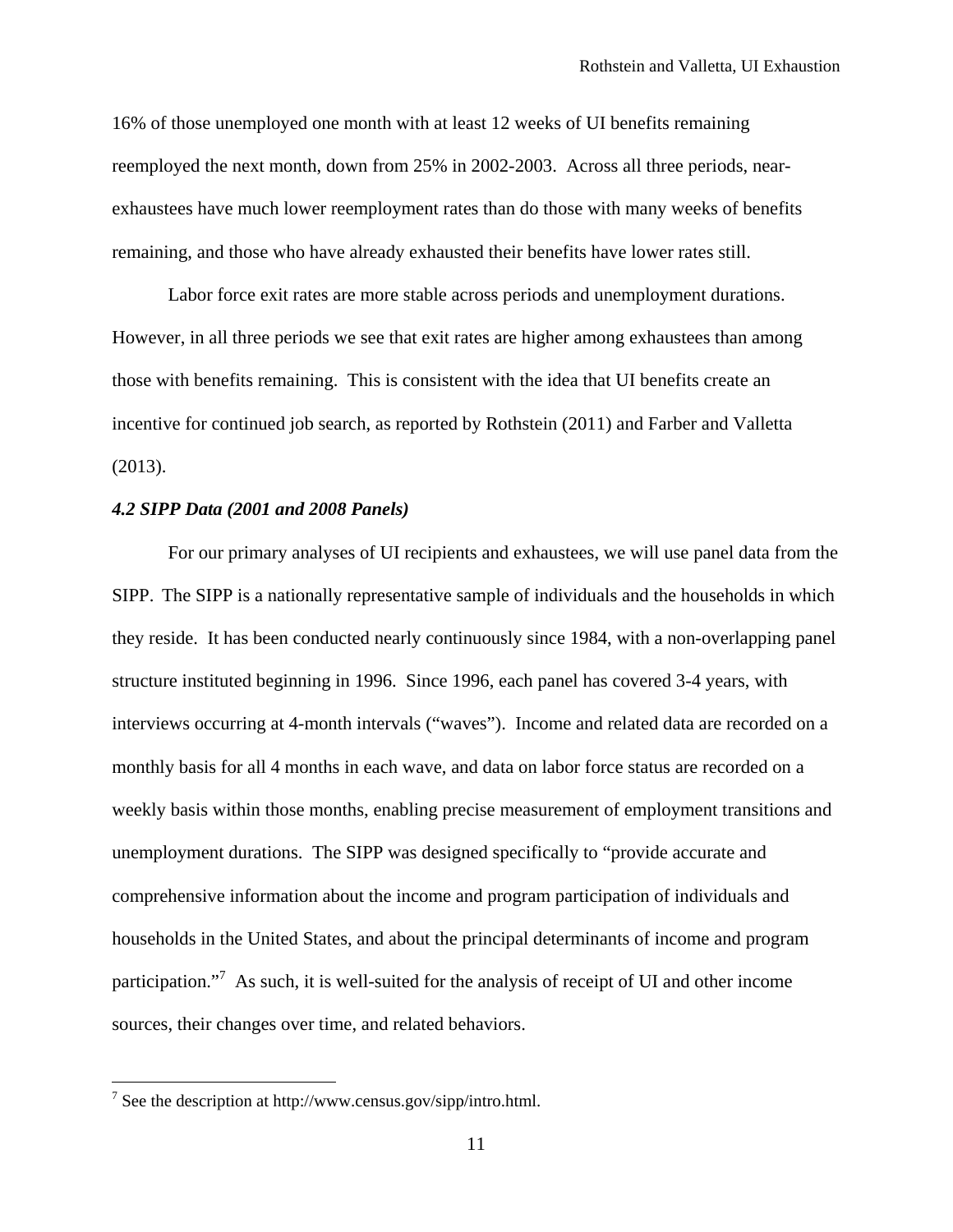The sample frames for the 2001 and 2008 panels in particular coincide closely with the periods of UI benefit extensions associated with the 2001 and 2007-09 recessions. The 2001 panel consisted of 9 waves, with data covering the period of October 2000 through January 2004. Sixteen waves are planned for the 2008 panel. At the present time, data for waves 1 through 11 have been released, enabling analysis of data from May 2008 through April 2012.

Our sample construction begins with individuals age 18 to 64 (at the time they enter the panel) who report a job separation followed by positive weeks of unemployment at any time during the 2001 or 2008 SIPP panels.<sup>8</sup> Valid separations are limited to jobs that lasted at least three months prior to separation, which enhances the likely UI eligibility of sample members relative to those holding short-term jobs; we are unable to separately identify voluntary and involuntary separations, however, which is a key determinant of UI eligibility. The duration of subsequent unemployment spells is based on weekly labor status, which we sum to obtain spell length. Unemployment exits are limited to spells followed by at least four consecutive weeks spent employed or out of the labor force; if the exit is not sustained in this manner, the spell is identified as ongoing. To minimize arbitrary censoring in the data, we exclude individuals who leave the panel prior to the final potential data month (i.e., we eliminate attrition from our sample). The calculations discussed below rely on the SIPP sampling weights (typically the cross-section weights, since the longitudinal panel weights are missing for some individuals).

To provide an initial summary of the distribution of unemployment durations, Figure 2 plots the survivor curves separately for the 2008 and 2001 samples. These curves show the percentage of unemployment spells (on the vertical scale) that are ongoing after a given number

 $8$  Many of our sample construction procedures follow Cullen and Gruber (2000) and Chetty (2008). However, we broaden our samples beyond the relatively narrow sets of unemployment spells that they examine, to allow for wider comparisons across groups of UI recipients and non-recipients and also to incorporate post-unemployment outcomes.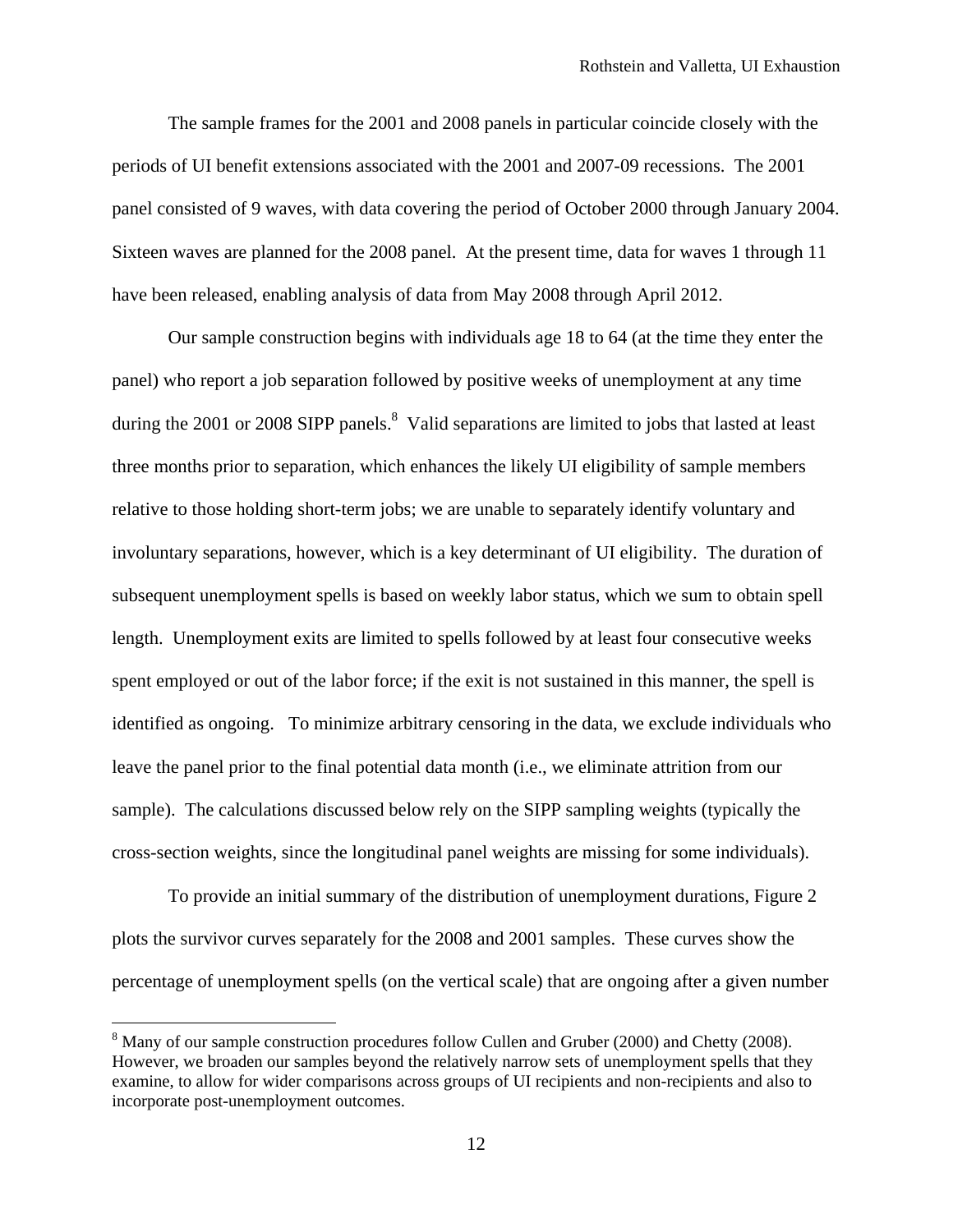of months of unemployment (horizontal scale). The plot shows longer durations in the 2008 panel than the 2001 panel, as expected based on the greater severity of the labor market downturn in the recent period. About 20% of spells last at least 6 months in the 2008 panel, compared with about 14% in the 2001 panel; the corresponding shares reaching at least one year duration are 9% and 3.5%. These spell durations are somewhat longer than those based on matched CPS samples. For example, Farber and Valletta (2013, Table 3) report that in 2009-11 about 14% of unemployment spells measured from the matched CPS data last 6 months or longer (compared with 20% of spells in our 2008 SIPP panel).9

Table 2 displays detailed descriptive statistics for our samples of unemployment spells from the 2001 and 2008 panels. For each panel, we divide the sample of spells into sub-groups defined by whether any UI income was received during the spell, and if so, whether the UI income was received during the entire spell or else ended while the individual was still unemployed. The sample counts at the top of the table indicate that UI income is reported for only about one-third of the unemployment spells in both panels. Figure 3 shows that UI receipt depends heavily on the duration of unemployment (in both panels). Individuals experiencing short spells of unemployment are much less likely to report UI income than are individuals experiencing longer spells. This likely reflects unobserved heterogeneity in the characteristics of UI recipients/nonrecipients, hence endogeneity of UI take-up with respect to duration. We will therefore focus our analyses on individuals who receive UI income, differentiated by whether the receipt of UI is later terminated before the unemployment spell ends.

 $9$  The unemployment spells constructed from matched CPS data in Farber and Valletta (2013) are corrected for spurious transitions, which increase measured spell duration. The correction applied to the matched CPS data is similar to our restriction in the SIPP samples that exits from unemployment must last for at least 4 consecutive weeks. Farber and Valletta also discuss how to reconcile the unemployment durations measured from panel data with the much longer durations implied by the spell durations obtained from monthly CPS cross-sections, as reported monthly by the U.S. Bureau of Labor Statistics; the latter reflects the length-biased sampling inherent in cross-section samples.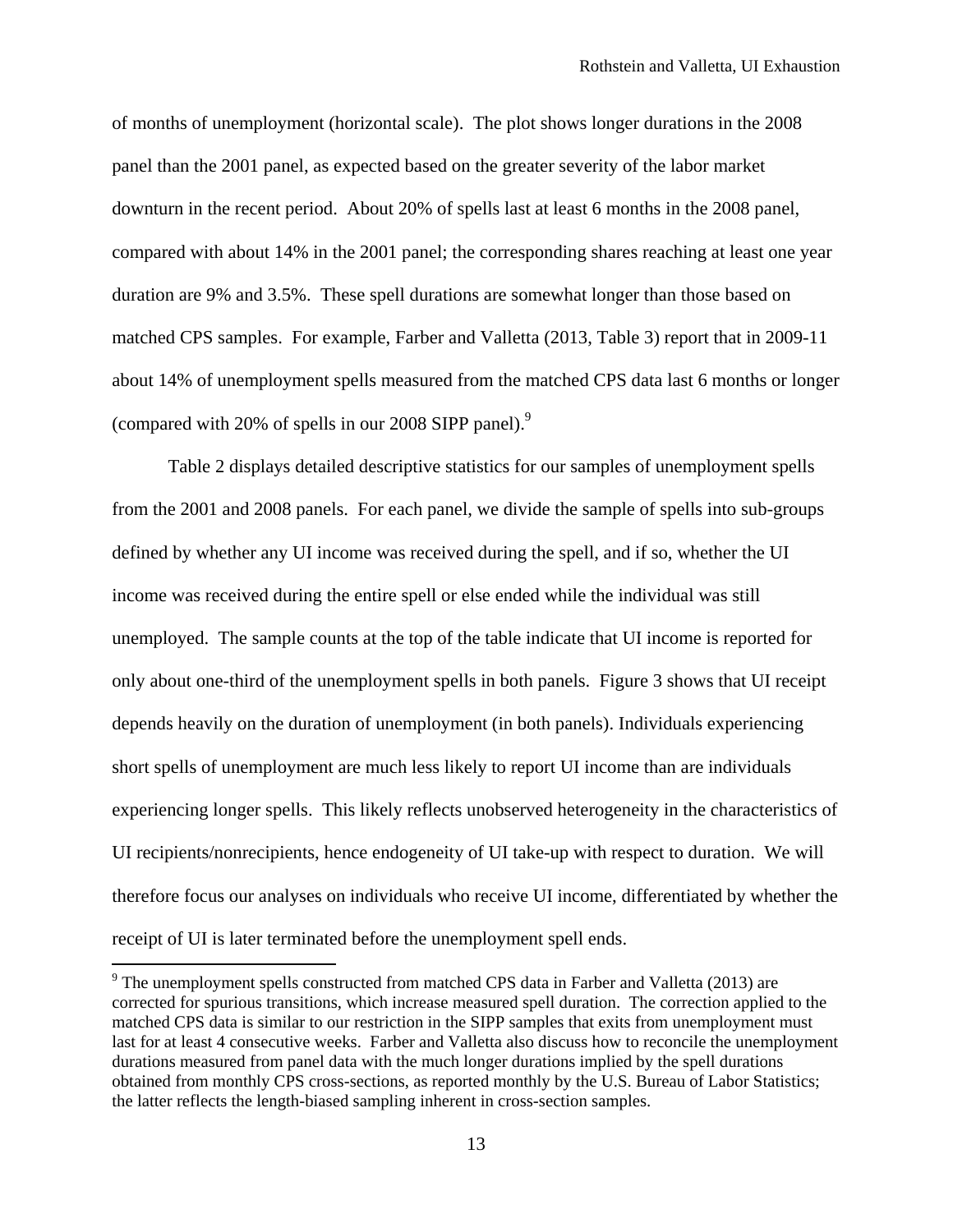The final two columns for each SIPP panel in Table 2 provides the additional breakdown of unemployment spells for which UI benefits are received. The sample counts indicate that if UI is received, it is typically present for each month of the reported unemployment spell. In both panels, among spells for which UI income is reported, it ends before the unemployment spell ends in about one-fourth of the cases. The incidence of loss of UI income prior to the end of a spell will be our primary indicator of UI "exhaustion." Near the top of the table, we also list tabulations for an alternative exhaustion indicator, based on whether the duration of unemployment at any point during the spell exceeds the maximum number of UI weeks available in the individual's state of residence (measured monthly). This is a stricter measure of exhaustion, representing only a fraction of spells for which individuals report running out of UI benefits before the end of the spell (about one-third in the 2001 panel, one-sixth in the 2008 panel). The difference between the two measures likely represents a combination of factors, including unobserved variation in UI eligibility rules and search behavior, receipt of other income sources that replace UI, reporting error, etc.

The first page of Table 2 also displays tabulations of basic individual characteristics (age, education, etc.) by the UI recipiency groups. Like the comparison based on the CPS data in Table 1, the SIPP data show that individual characteristics are quite uniformly distributed across the groups defined by UI recipiency, and also between the panels. Some variation is evident based on age, with older individuals more likely to receive UI benefits than are younger workers. The main difference between individuals who run out of UI benefits during their unemployment spells and other individuals is the much longer duration of unemployment spells for the former.

The second page of Table 2 provides additional tabulations showing unemployment durations, exit routes from unemployment, and income receipt (UI payments, individual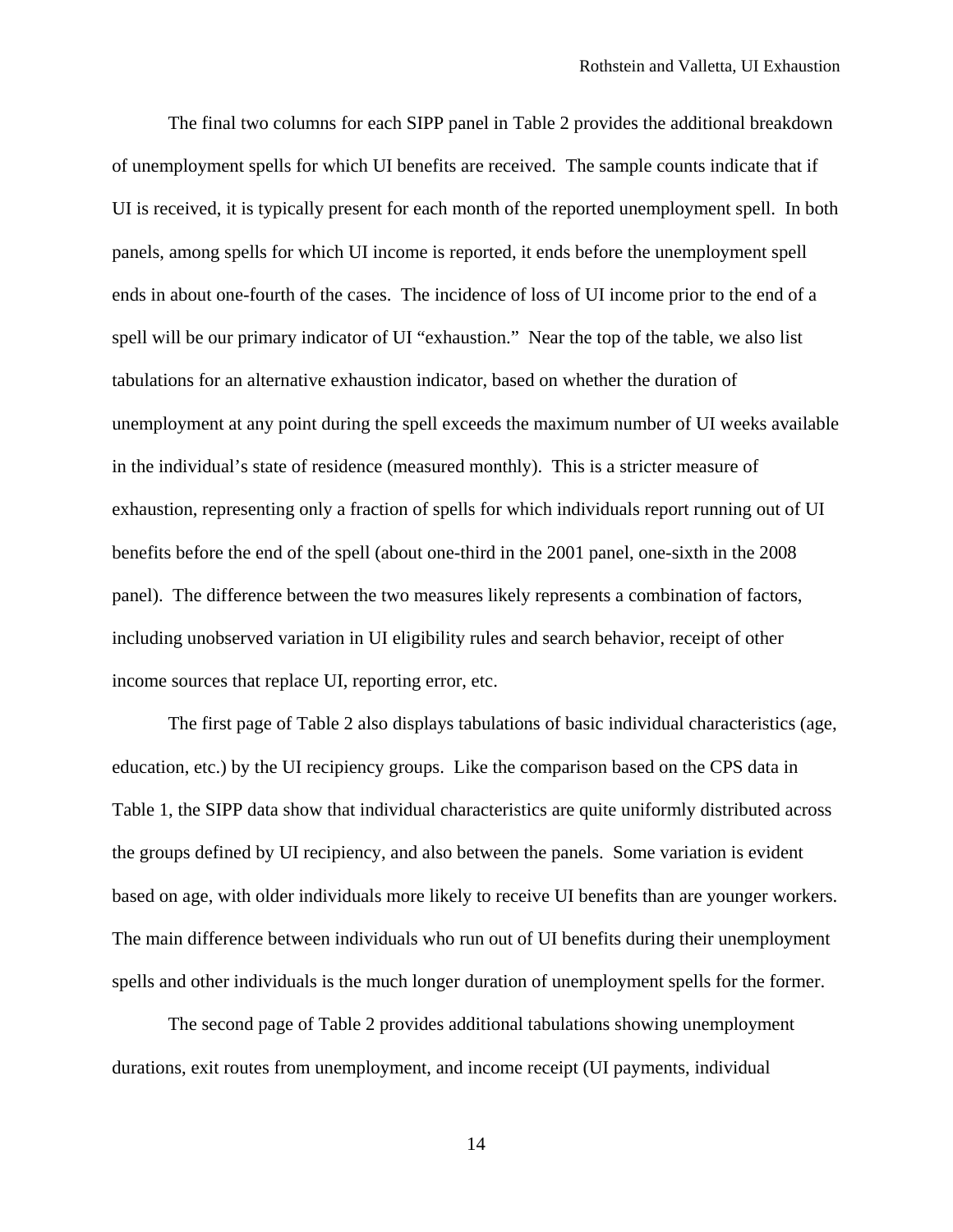earnings, and household income). Most exits from unemployment in this sample of job separators occur through job finding. Figure 4 provides a plot of job finding rates by duration. As expected, job finding rates decline at longer durations, although the profiles are mostly flat beyond about 1 year. Give the decline in job finding rates by duration, which likely reflects heterogeneity in the characteristics of unemployed individuals, we will use unemployment duration as control for the regression analyses discussed in the next section (along with a standard set of individual characteristics; however, as the breakdowns in Table 2 indicate, there is limited variation in these characteristics between the sample of UI recipients who exhaust or do not exhaust their benefits).

#### **5. Analyses of Post-UI Outcomes**

 We use our sample of unemployment spells from the SIPP to analyze changes in income sources and levels for individuals differentiated by whether they receive and later lose UI benefits during their unemployment spells. We limit the sample to spells of unemployment for which positive UI income was received at some point (the third and fourth columns of spells, by panel, in Table 2). This produces samples of 1691 spells in the 2001 panel and 2775 in the 2008 panel.

 We run regressions for three different outcomes, measured before and after each unemployment spell:

(i) Receipt of other forms of social assistance (cash and noncash government transfers other than unemployment benefits; includes SSI, food stamps Regression equation (Exhaust, Duration, X; by panel).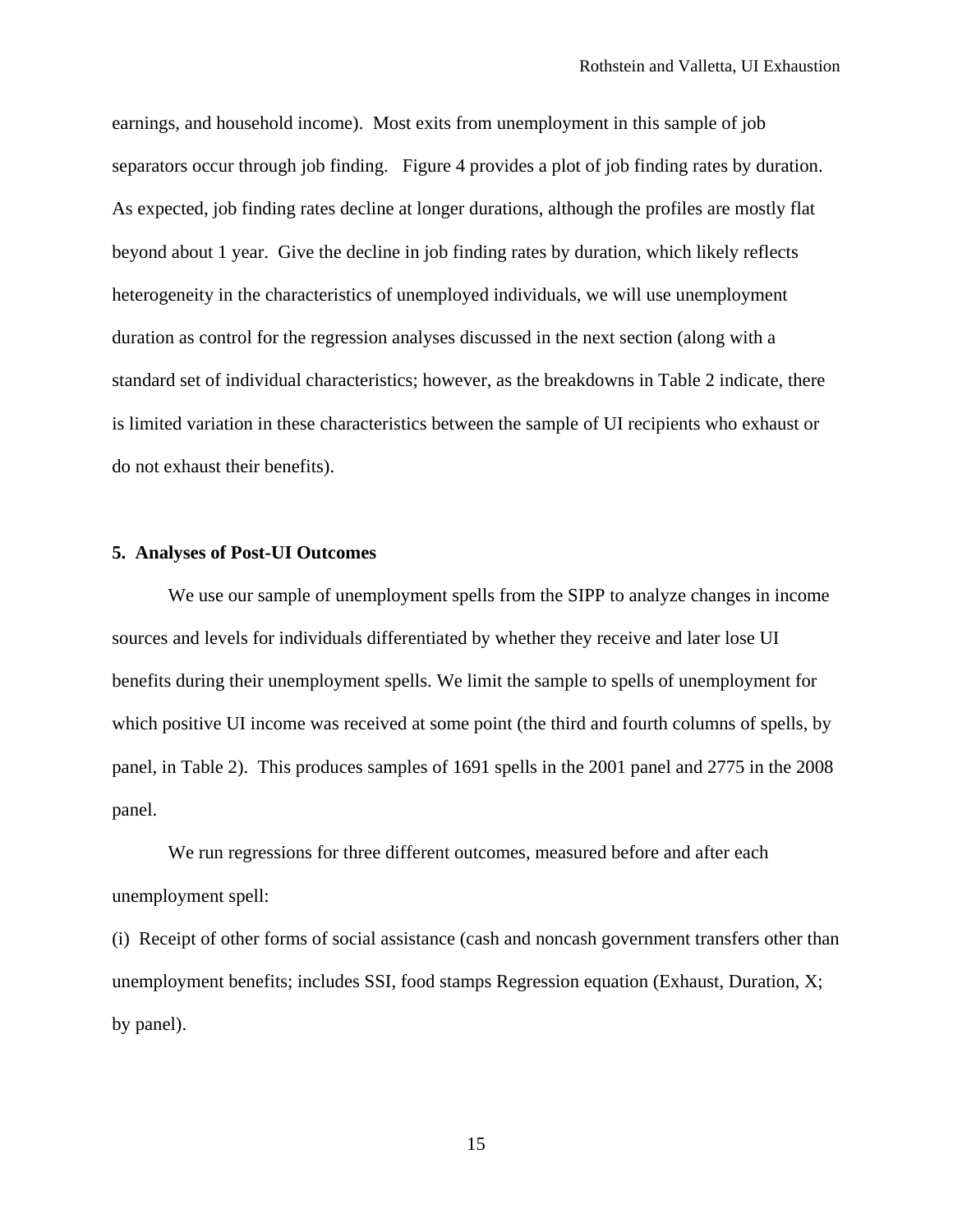(ii) The change in ln(individual earnings), from the last full month before the unemployment spell started to the first full month after it ends; the sample is restricted to individuals who find a job.

(iii) The change in ln(household income), from the last full month before the unemployment spell started to the first full month after it ends.

 We use two different measures of UI exhaustion: (a) an indicator for whether receipt of UI income ended before the unemployment spell ended; (b) an indicator for whether the duration of unemployment at any time exceeds the maximum number of weeks of UI availability in the individual's state of residence.<sup>10</sup> As noted above, the first of these is used to divide the sample into the third and fourth columns of spells in Table 2. The second measure is largely a sub-set of the first, which provides an indirect, more stringent measure of whether individuals exhaust their UI benefits. We compare specifications that exclude or include unemployment spell duration (measured in months), to examine the extent to which post-spell outcomes for UI exhaustees reflect longer spell durations. We also include a standard set of individual controls (see the note at the bottom of each table; coefficients not reported but available on request).

 The results for the social assistance, individual earnings change, and household income change outcomes are listed in Tables 3-5. In each table, columns 1-4 present results for our exhaustion indicator based on loss of UI income, and columns 5-8 present results for the exhaustion indicator based on unemployment duration relative to weeks of UI availability. Within those sets of columns, we present the results for the 2008 panel first (reversed relative to

 $10$  When using the second measure of UI exhaustion, we lose a small number of observations in the 2001 panel because some smaller states are not separately identified in that panel, hence we are unable to match our state-based exhaustion measure for those observations.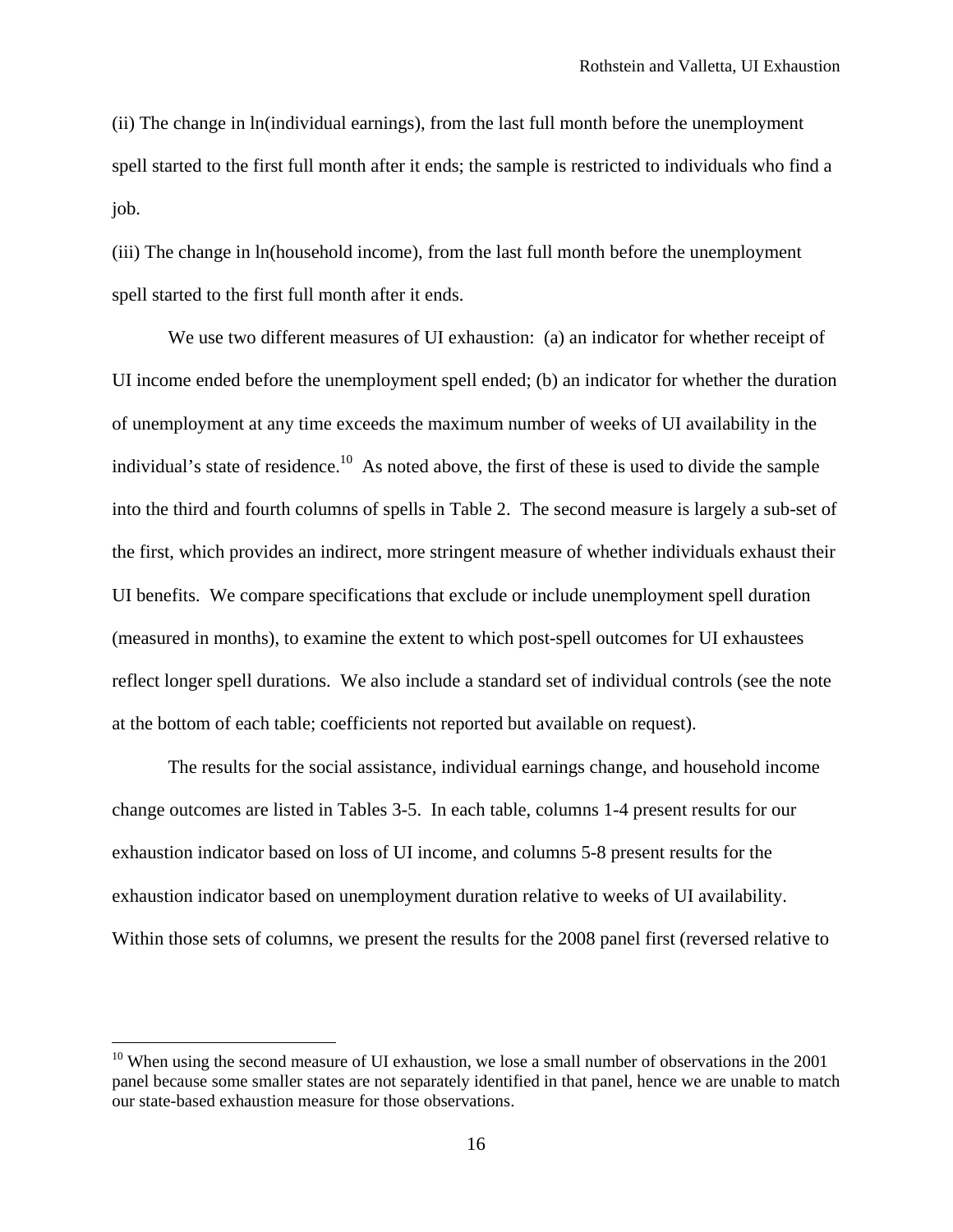Table 2) because they are of greatest interest, followed by the 2001 panel results; each panel has two regressions, without and with unemployment duration.

 The results in Table 3 indicate that in the 2008 panel, individuals whose UI benefits terminate before their unemployment spell ends are more likely to receive other forms of social assistance after unemployment than are individuals who receive UI throughout their unemployment spell. This is strongly suggestive of substitution or complementarity between UI and other forms of social assistance, although distinguishing between them requires additional analyses of the timing and exact types of transfer income received. As discussed in Section 3, to the extent that extended UI substitutes for other forms of social assistance, the direct costs of financing extended UI exceed the true fiscal burden (because of offsets to other program costs). This finding of potential program substitution/complentarity applies only to the 2008 panel, and it is robust to inclusion of unemployment duration in the regression, indicating that likely UI exhaustees are not distinguished from other UI recipients primarily by their unemployment durations. Evidence of exhaustion effects on other forms of social assistance are found in the 2001 panel using the alternative (duration-based) measure of UI exhaustion, but this finding is not robust to the inclusion of unemployment duration.

 In Table 4, UI exhaustees experience larger earnings losses than do complete UI receipients, based on the second (duration-based) exhaustion measure. However, this effect disappears when unemployment duration is included as control. Re-employment earnings drop substantially with the duration of unemployment in the 2008 panel. No similar duration effects are found for the 2001 panel, suggesting that adverse earnings impact of long-term unemployment was not as severe in that aftermath of the 2001 recession as in the aftermath of the 2007-09 recession.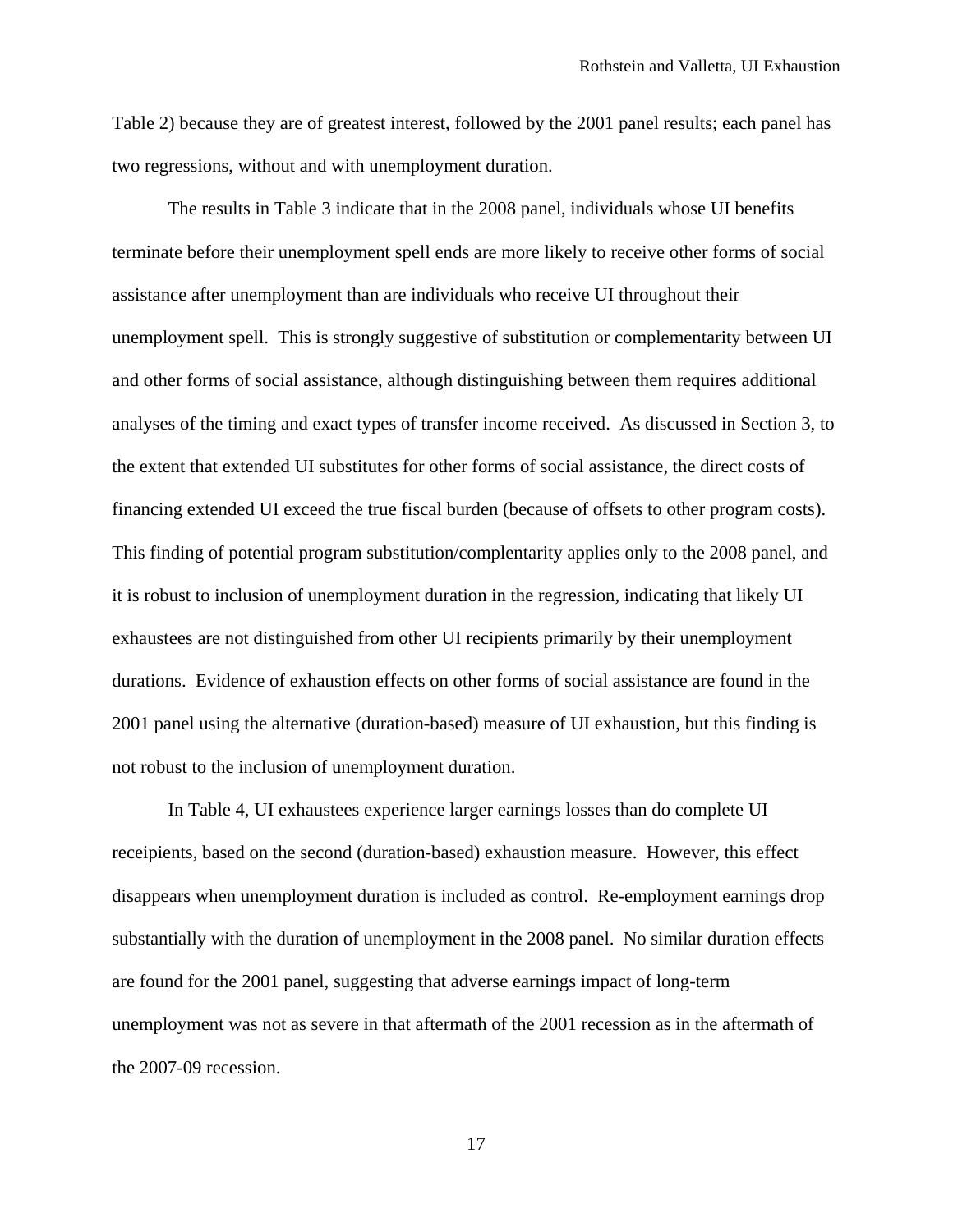Table 5 shows that UI exhaustees (by either measure) experience larger drops in household earnings after unemployment than do individuals who receive UI throughout their entire unemployment spell. However, inclusion of the duration control indicates that the exhaustion effect is entirely due to the longer unemployment durations experienced by exhaustees. In conjunction with the findings regarding social assistance from Table 3, this suggests that although UI exhaustees receive alternative forms of government support, although this support is inadequate to offset the damaging impact of their lengthy unemployment durations.

#### **6. Conclusions (Brief and Provisional)**

 We find that the characteristics of likely UI exhaustees, in recent years and also in the early 2000s, are similar to the characteristics of other individuals who are unemployed due to a job separation. The exception is the longer unemployment durations endured by UI exhaustees, which likely relates to random factors associated with the jobs they held prior to unemployment. The long-term unemployment suffered by UI exhaustees and others is quite damaging to their post-unemployment earnings and household income. UI exhaustees in the recent period are more likely than other UI recipients to receive other forms of social assistance after their unemployment spell ends. Pinning down the implications of this finding for the substitution or complementarity of extended UI with other programs, and also providing a more complete, precise assessment of overall well-being for UI exhaustees, will be taken up in subsequent versions of this paper.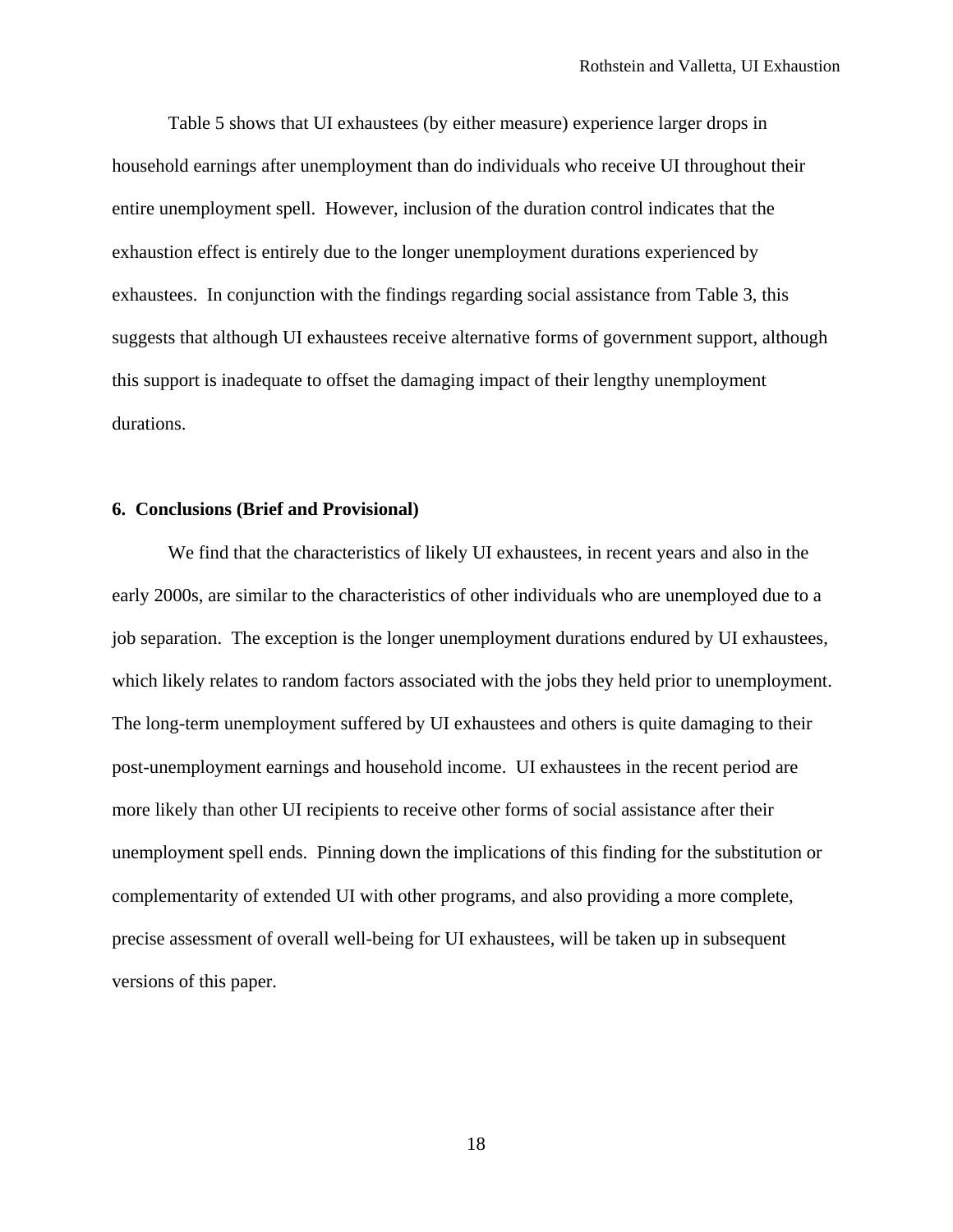#### **Appendix A: SIPP Extract Construction**

Age: We restrict the samples to individuals age 18 to 64 when they first entered the panel (wave 1 or later) and make the further restriction that individuals must always report being between age 18 and 69. In addition to restricting the sample to individuals present in all waves subsequent to entry (eliminating attrition), we exclude unemployment spells that begin before the start of the panel (or before the individual enters the panel), to eliminate left-censoring.

Unemployment duration. Unemployment spells begin with a valid job separation and increment weekly until a valid spell end is reached. A valid spell end is a string of 4 weeks of labor force codes that indicate the individual has not returned to unemployment (with the spell identified as ending in the first week of the 4-week string). Because we employ this 4-week forward-looking check, spells only increment if there are actually 4 weeks of observations to check (which eliminates the final panel month from the sample for all individuals).

Labor force transitions. The two transitions we calculate are from unemp to not in labor force (UN) and from unemp to employed (UE). A transition occurs at a valid spell end (see above). The type of transition is classified by the majority of labor force status values in the 4 week check period. If there is a tie, we look at the 5th week. If there is no 5th week (end of sample period) or the 5th week indicates that the person has returned to unemployment, then the transition is counted as an exit out of the labor force (UN).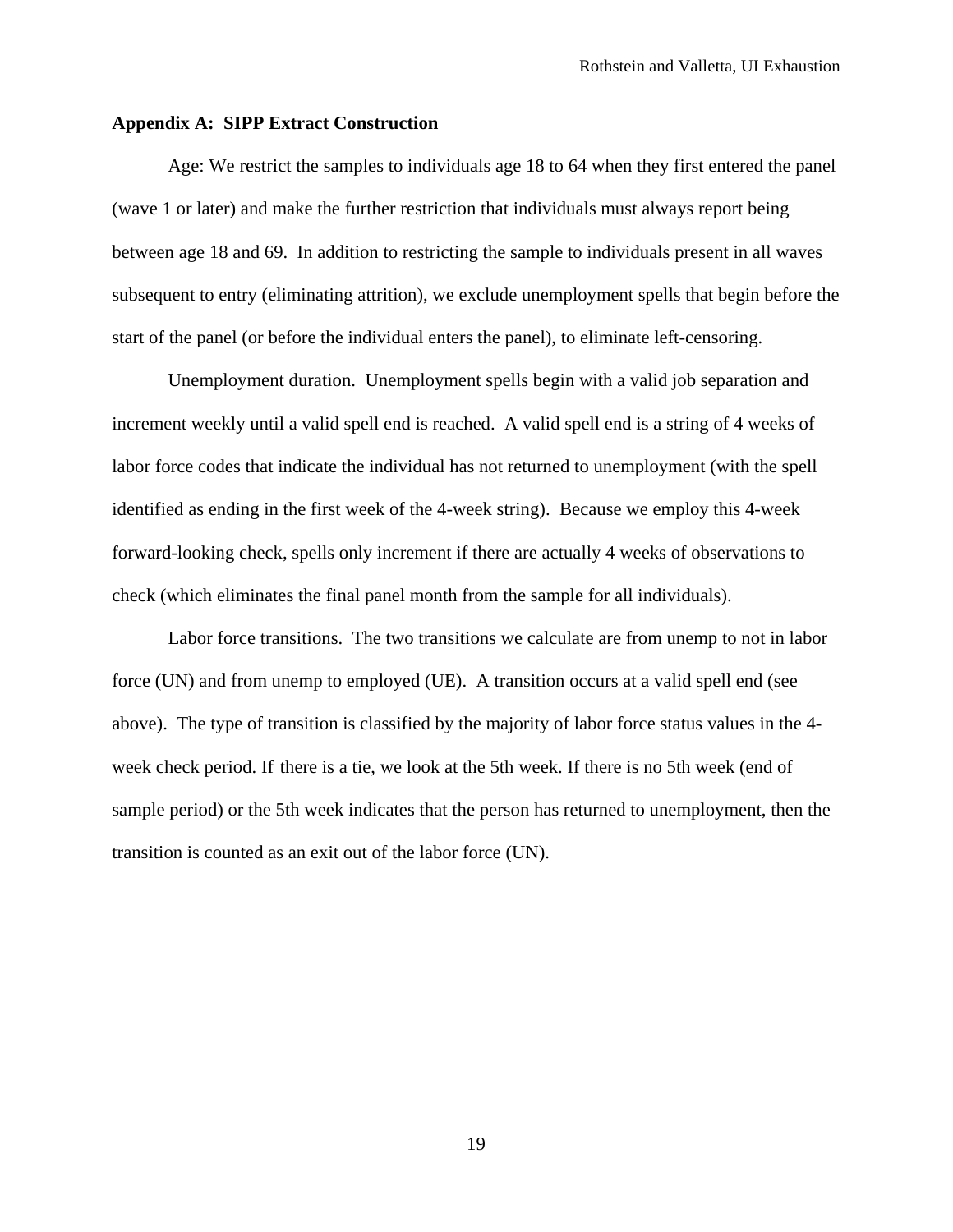## **References**

- Autor, David, Nicole Maestas, Kathleen Mullen, and Alexander Strand. 2011 "Does Delay Cause Decay? The Effect of Administrative Decision Time on the Labor Force Participation and Earnings of DisabilityApplicants." MRRC Working Paper #2011-258, September.
- Card, David, Raj Chetty, and Andrea Weber. 2007. "The Spike at Benefit Exhaustion: Leaving the Unemployment System or Starting a New Job?" *American Economic Review*, Papers and Proceedings 97: 113-118.
- Card, David and Philip B. Levine. 2000. "Extended Benefits and the Duration of UI Spells: Evidence from the New Jersey Extended Benefit Program." *Journal of Public Economics* 78(1-2): 107-138.
- Chetty, Raj. 2008. "Moral Hazard versus Liquidity and Optimal Unemployment Insurance." *Journal of Political Economy* 116(2): 173-234.
- Cullen, Julie Berry, and Jonathan Gruber. 2000. "Does Unemployment Insurance Crowd Out Spousal Labor Supply?" *Journal of Labor Economics* 18 (3, July): 546–72.
- Farber, Henry S., and Robert G. Valletta. 2013. "Do Extended Unemployment Benefits Lengthen Unemployment Spells? Evidence from Recent Cycles in the U.S. Labor Market." Working Paper, Princeton University and Federal Reserve Bank of San Francisco (April).
- Gruber, Jonathan. 1997. "The Consumption Smoothing Benefits of Unemployment Insurance." *American Economic Review* 87(1): 192-205.
- Gruber, Jonathan. 2001. "The Wealth of the Unemployed." *Industrial and Labor Relations Review* 55(1, October): 79-94.
- Inderbitzin, Lukas, Stefan, Staubli, and Josef Zweimller. 2013. "Extended Unemployment Benefits and Early Retirement: Program Complementarity and Program Substitution." IZA Discussion Paper 7330, April.
- Katz, Lawrence F., and Bruce D. Meyer. 1990. "The Impact of the Potential Duration of Unemployment Benefits on the Duration of Unemployment." *Journal of Public Economics* 41(1): 45-72.
- Kroft, Kory, and Matthew J. Notowidigdo. 2011. "Should Unemployment Insurance Vary with the Unemployment Rate? Theory and Evidence." NBER Working Paper 17173, June.
- Landais, Camille, Pascal Michaillat, and Emmanuel Saez. 2010. "Optimal Unemployment Insurance Over the Business Cycle." NBER Working Paper 16526, November (revised January 2013).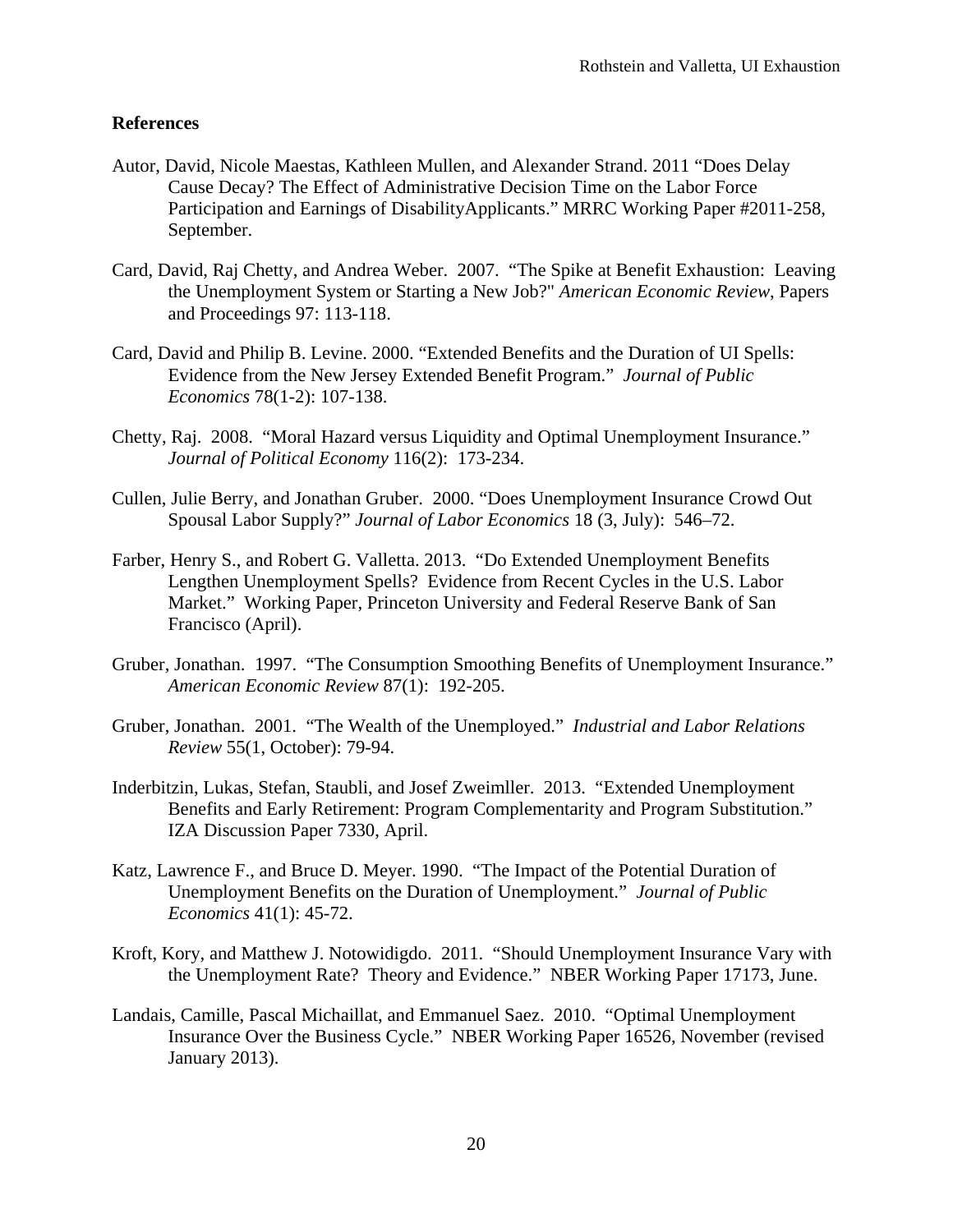- Lindner, Stephan. 2011. "How Does Unemployment Insurance Affect the Decision to Apply for Social Security Disability Insurance?" Working paper, Urban Institute.
- Lindner, Stephan, and Austin Nichols. 2012. "The Impact of Temporary Assistance Programs on Disability Rolls and Re-Employment." Working Paper 2012-2. Chestnut Hill, MA: Center for Retirement Research at Boston College.
- Rothstein, Jesse. 2011. "Unemployment Insurance and Job Search in the Great Recession." *Brookings Papers on Economic Activity*, Fall: 143-210.
- Rothstein, Jesse. 2013. "Unemployment Insurance and Disability Insurance in the Great Recession." Unpublished manuscript.
- Rutledge, Matthew S. 2012. "The Impact of Unemployment Insurance Extensions on Disability Insurance Application and Allowance Rates." Working Paper 2011-17, revised April 2012. Chestnut Hill, MA: Center for Retirement Research at Boston College.
- U.S. Congressional Budget Office. 2004. *Family Income of Unemployment Insurance Recipients.* Washington, DC: Congress of the United States. March.
- U.S. Congressional Budget Office. 2012. *Unemployment Insurance in the Wake of the Recent Recession.* Washington, DC: Congress of the United States. November.
- Whittaker, Julie M. 2008. "Extending Unemployment Compensation Benefits During Recessions." Report RL34340, Congressional Research Service, December.
- Whittaker, Julie M., and Katelin P. Isaacs. 2012. Unemployment Insurance: Programs and Benefits." Report RL33362, Congressional Research Service, April.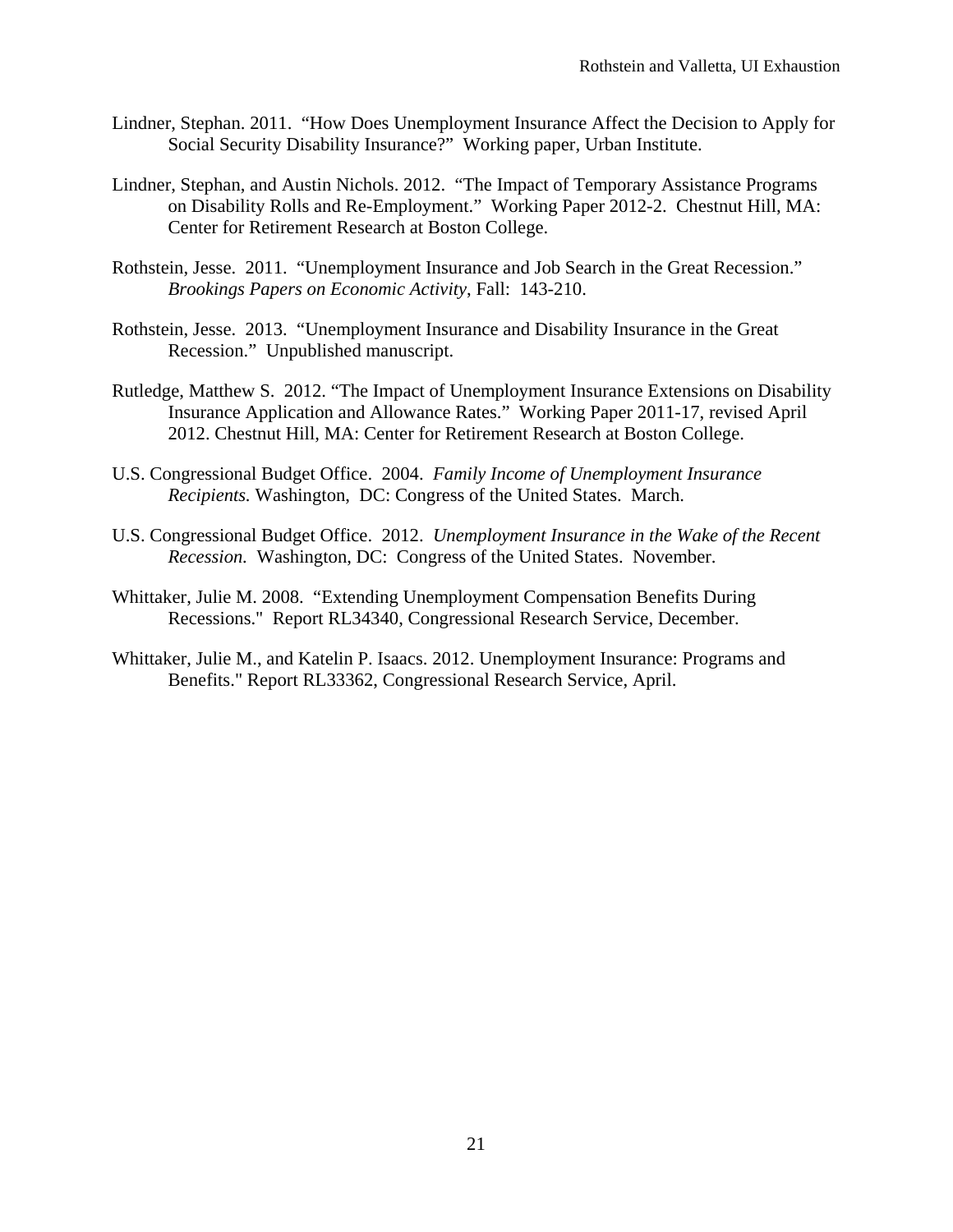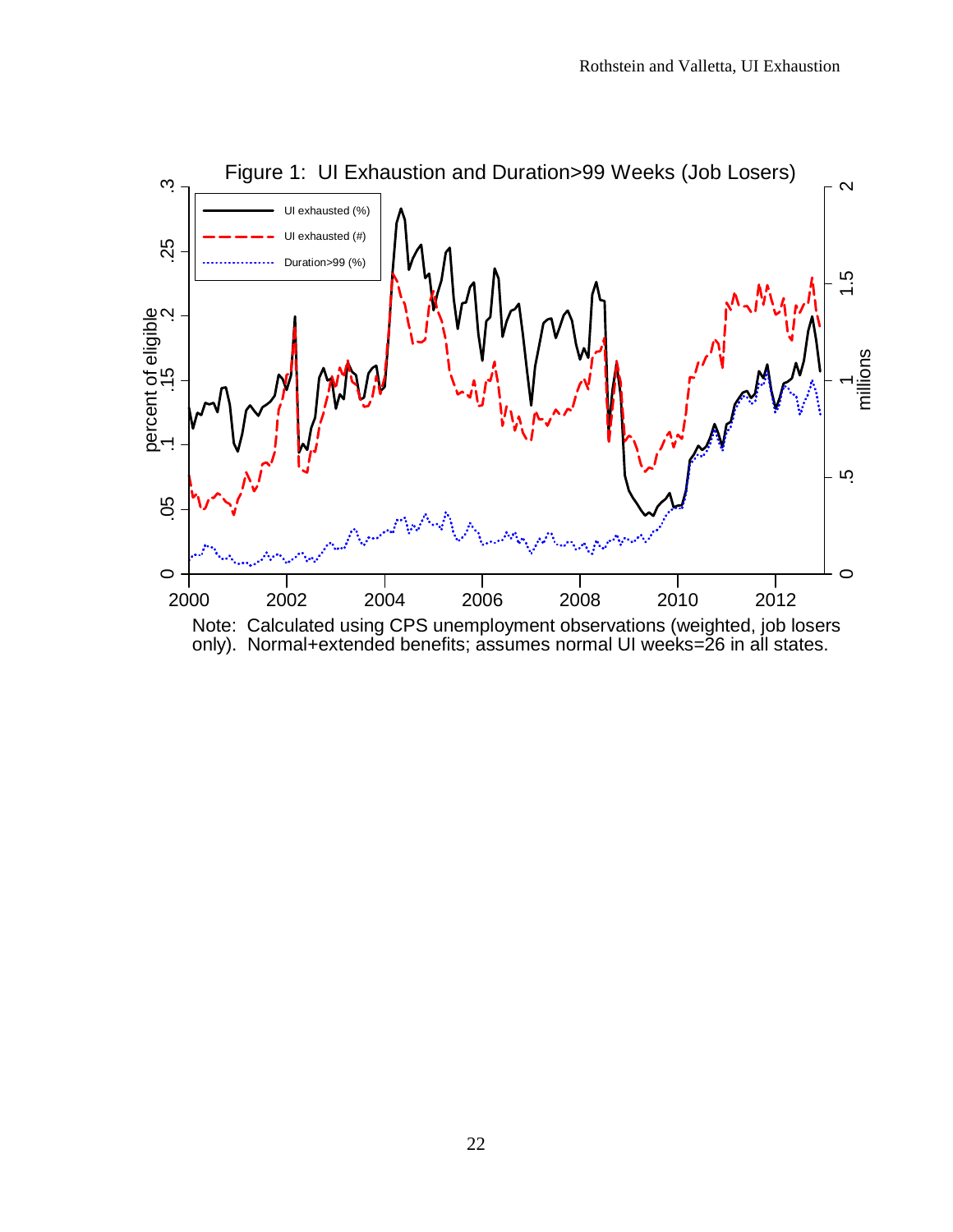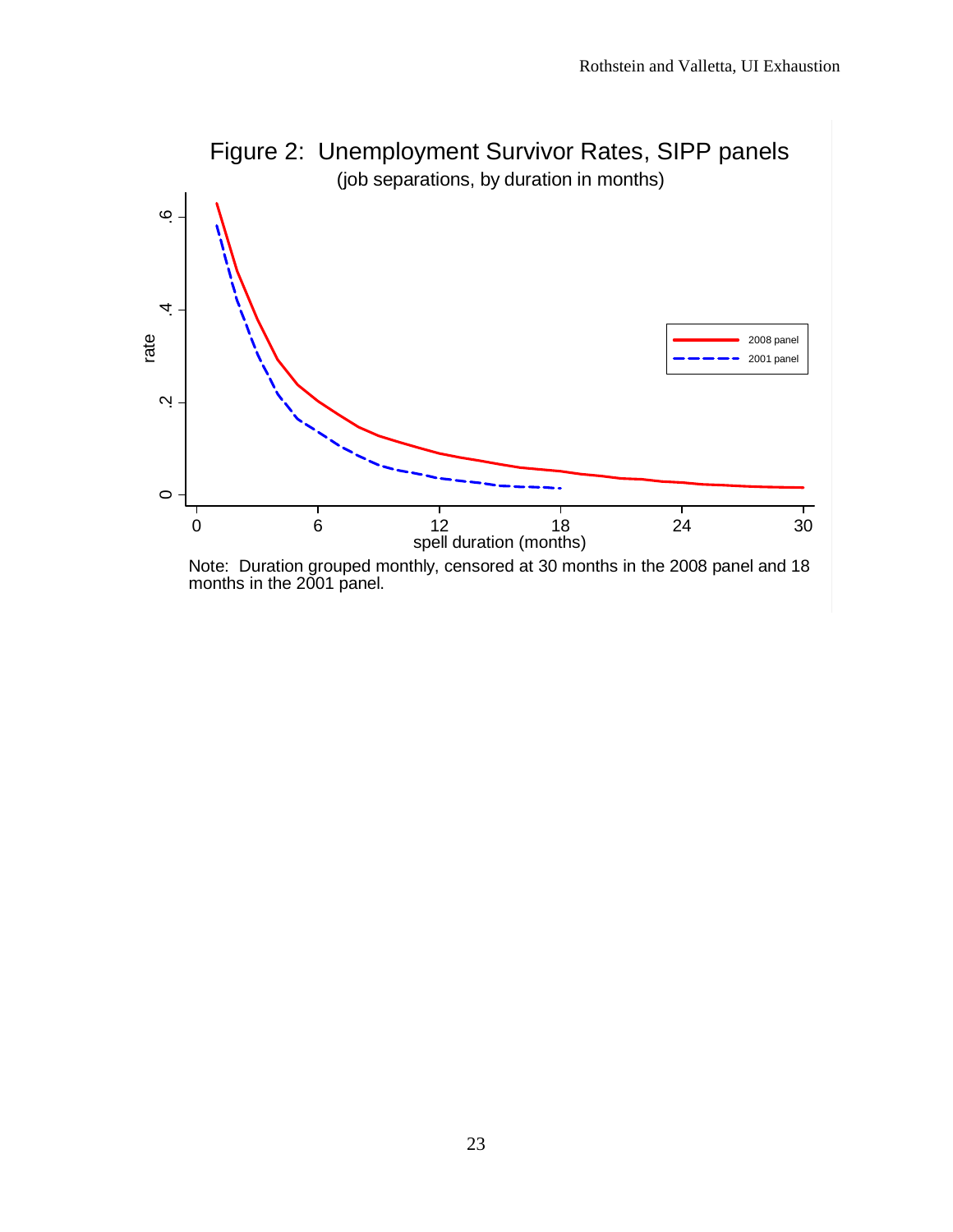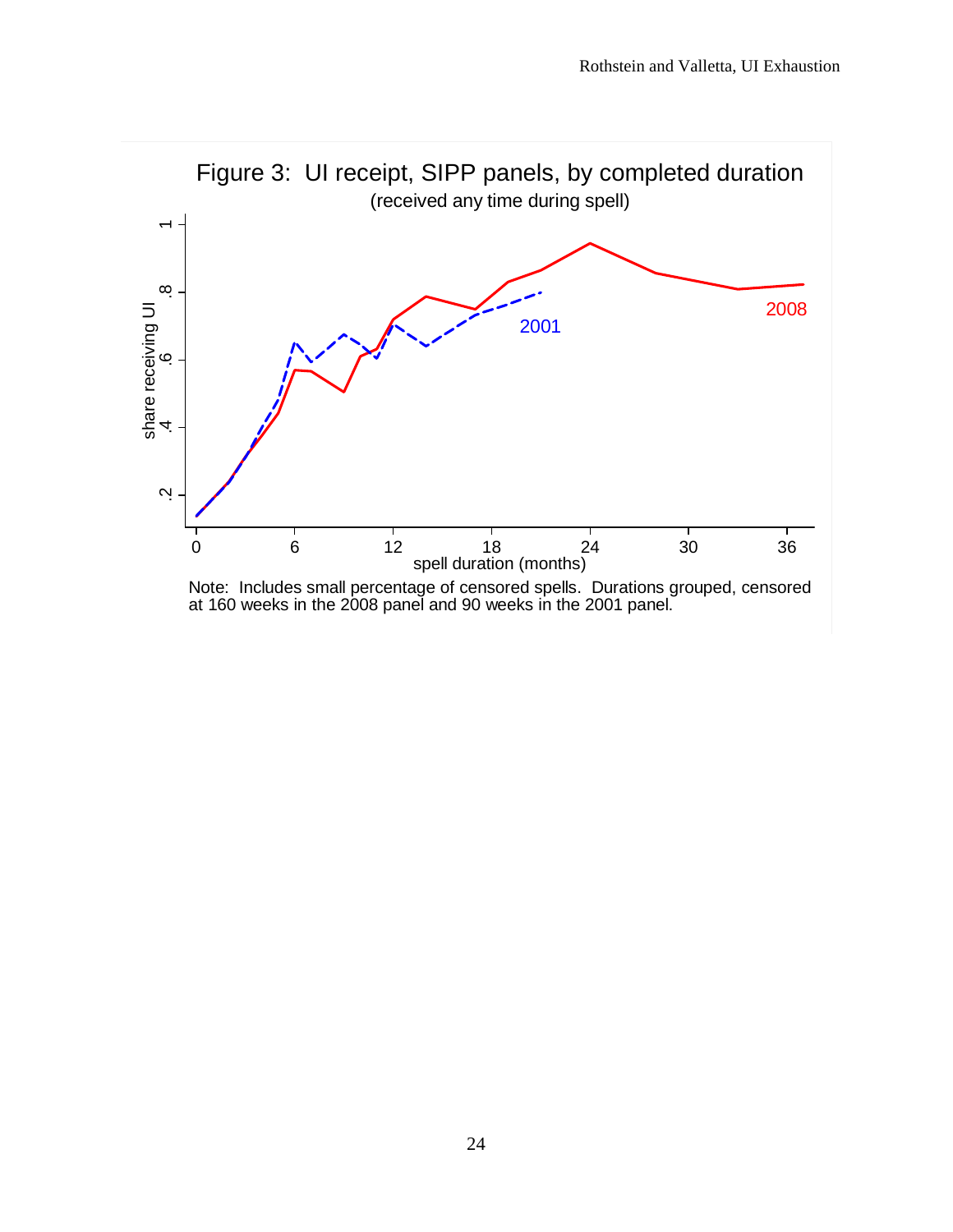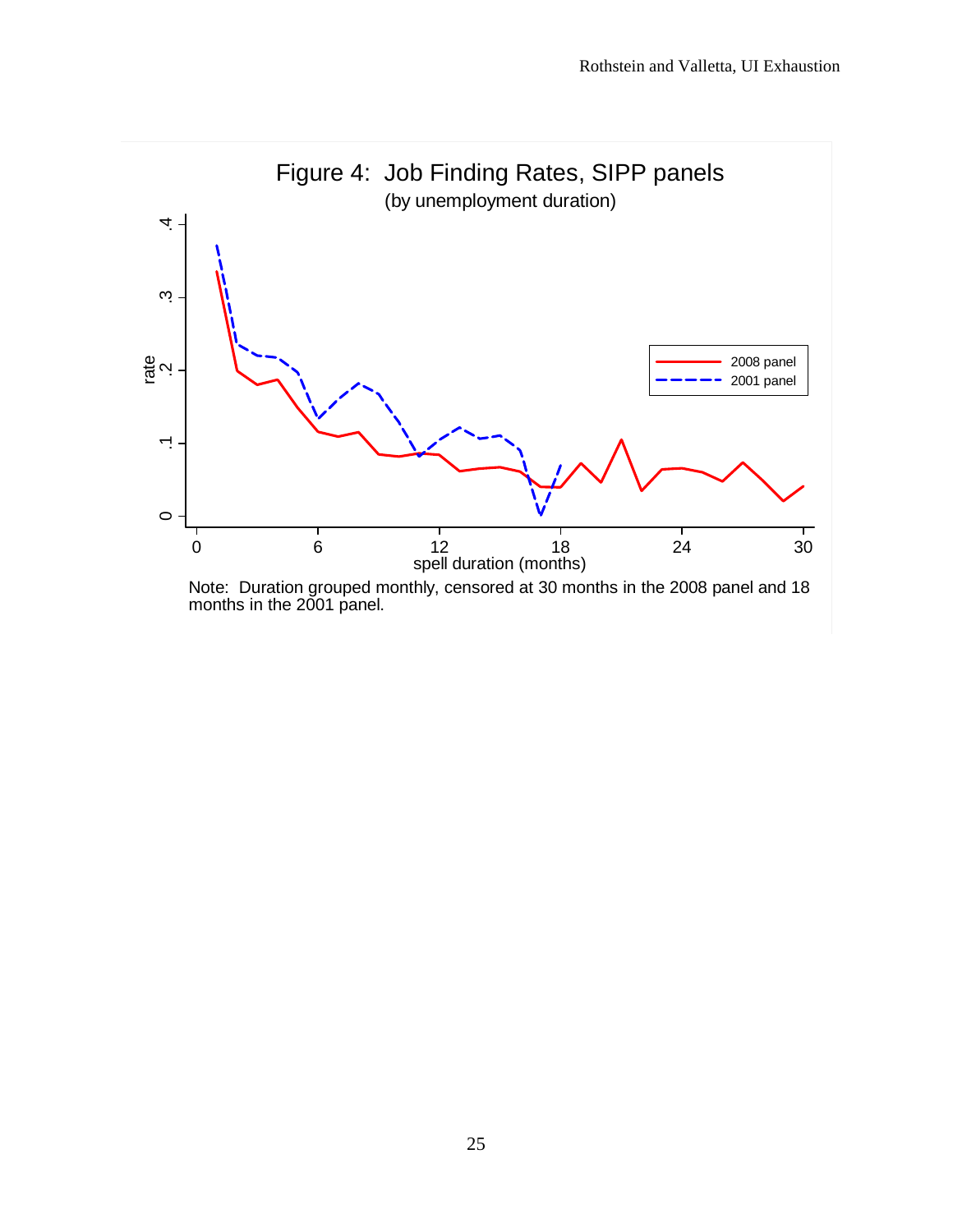|                               | 2002-2003 |          |         |        | 2004-2007   |         | 2010-2012 |          |         |
|-------------------------------|-----------|----------|---------|--------|-------------|---------|-----------|----------|---------|
|                               | $12+$     | $1 - 12$ |         | $12+$  | $1 - 12$    |         | $12+$     | $1 - 12$ |         |
|                               | weeks     | weeks    |         | weeks  | weeks       |         | weeks     | weeks    |         |
|                               | of UI     | of UI    | $U$     | of UI  | of <u>U</u> | $U$     | of UI     | of UI    | $U$     |
|                               | left      | left     | expired | left   | left        | expired | left      | left     | expired |
| N                             | 33,134    | 4,014    | 5,605   | 39,298 | 10,385      | 10,359  | 62,328    | 3,176    | 12,710  |
| Female                        | 0.387     | 0.410    | 0.378   | 0.400  | 0.405       | 0.389   | 0.384     | 0.398    | 0.370   |
| White                         | 0.785     | 0.757    | 0.724   | 0.797  | 0.767       | 0.722   | 0.775     | 0.774    | 0.738   |
| <b>Black</b>                  | 0.166     | 0.183    | 0.200   | 0.166  | 0.198       | 0.230   | 0.180     | 0.178    | 0.201   |
| Asian/Pacific                 | 0.059     | 0.068    | 0.084   | 0.054  | 0.053       | 0.066   | 0.063     | 0.063    | 0.076   |
| Hispanic                      | 0.159     | 0.128    | 0.090   | 0.169  | 0.143       | 0.110   | 0.182     | 0.113    | 0.160   |
| Age                           |           |          |         |        |             |         |           |          |         |
| $25$                          | 0.179     | 0.097    | 0.059   | 0.197  | 0.119       | 0.067   | 0.131     | 0.065    | 0.037   |
| 25-44                         | 0.503     | 0.517    | 0.466   | 0.475  | 0.492       | 0.442   | 0.457     | 0.390    | 0.384   |
| 45-54                         | 0.198     | 0.231    | 0.296   | 0.195  | 0.234       | 0.294   | 0.235     | 0.271    | 0.298   |
| 55-64                         | 0.099     | 0.137    | 0.151   | 0.105  | 0.133       | 0.171   | 0.143     | 0.211    | 0.232   |
| $65+$                         | 0.021     | 0.017    | 0.027   | 0.028  | 0.022       | 0.026   | 0.034     | 0.062    | 0.048   |
| Educ.                         |           |          |         |        |             |         |           |          |         |
| Less than HS                  | 0.207     | 0.158    | 0.157   | 0.215  | 0.171       | 0.152   | 0.158     | 0.107    | 0.152   |
| HS                            | 0.369     | 0.364    | 0.334   | 0.387  | 0.398       | 0.367   | 0.388     | 0.383    | 0.382   |
| Some college                  | 0.263     | 0.278    | 0.261   | 0.251  | 0.263       | 0.269   | 0.280     | 0.311    | 0.283   |
| BA+                           | 0.161     | 0.200    | 0.248   | 0.147  | 0.169       | 0.212   | 0.175     | 0.199    | 0.183   |
| Unemp. duration (wks)         | 8.5       | 29.4     | 60.7    | 5.0    | 18.2        | 58.0    | 27.2      | 72.5     | 108.1   |
| Married                       | 0.465     | 0.490    | 0.487   | 0.433  | 0.443       | 0.451   | 0.446     | 0.481    | 0.466   |
| Married, spouse present 0.448 |           | 0.478    | 0.473   | 0.416  | 0.427       | 0.436   | 0.430     | 0.465    | 0.449   |
| Spouse emp.                   | 0.691     | 0.705    | 0.707   | 0.683  | 0.696       | 0.726   | 0.662     | 0.662    | 0.645   |
| Spouse unemp.                 | 0.089     | 0.101    | 0.103   | 0.084  | 0.096       | 0.088   | 0.127     | 0.114    | 0.142   |
| Kids present                  | 0.249     | 0.257    | 0.219   | 0.230  | 0.240       | 0.221   | 0.224     | 0.212    | 0.192   |
| Match to 2 follow-ups?        | 0.850     | 0.876    | 0.870   | 0.796  | 0.789       | 0.830   | 0.857     | 0.874    | 0.835   |
| N obs                         | 14,098    | 1,907    | 2,471   | 16,234 | 3,925       | 4,254   | 27,027    | 1,137    | 5,557   |
| Exit to emp.                  | 0.251     | 0.161    | 0.126   | 0.323  | 0.200       | 0.146   | 0.161     | 0.087    | 0.061   |
| Exit LF                       | 0.093     | 0.096    | 0.120   | 0.109  | 0.094       | 0.133   | 0.088     | 0.072    | 0.129   |

**Table 1. Characteristic of unemployed job losers, by period and remaining UI benefits, merged monthly CPS.** 

Notes: All estimates from merged 2002-2012 monthly CPS. Sample in all columns consists of unemployed individuals who lost their former jobs. UI expiration date is simulated based on number of weeks available at the state-unemployment cohort level. Zero weeks of UI remaining (i.e., CPS survey during the last week of benefit receipt) is excluded from all categories. Spousal labor force status variables pertain only to those with spouses present; unemployment exit variables are measured only for those with month-in-sample 1, 2, 5, or 6, for whom two successive interviews could be matched. Match rates are for those in the appropriate months-in-sample.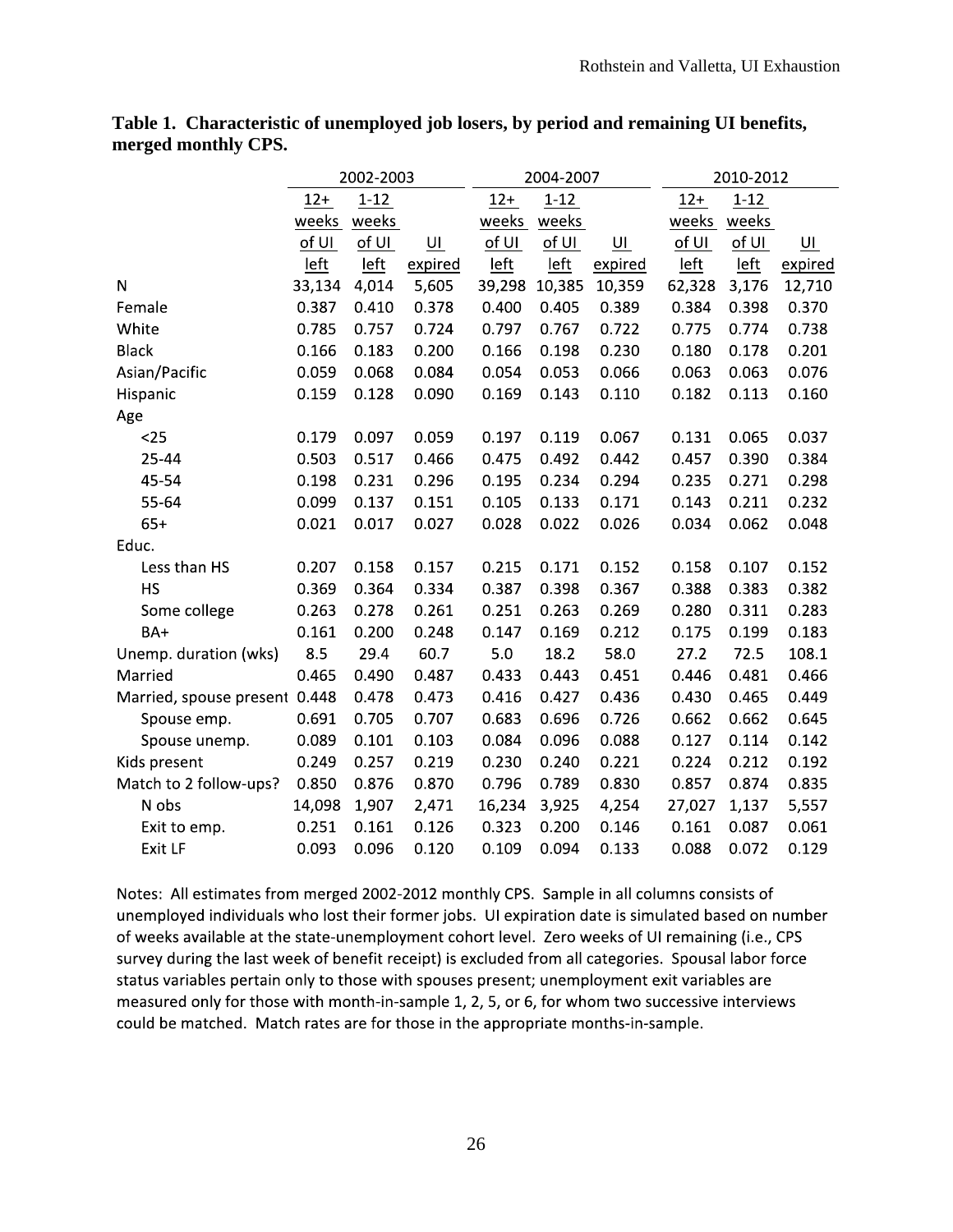|                                                                                                                                                |                            |       | 2001 Panel |                    | 2008 Panel |       |           |                    |  |
|------------------------------------------------------------------------------------------------------------------------------------------------|----------------------------|-------|------------|--------------------|------------|-------|-----------|--------------------|--|
|                                                                                                                                                | $\underline{\mathrm{All}}$ | No UI |            | Received UI income | All        | No UI |           | Received UI income |  |
|                                                                                                                                                |                            |       | To end of  | Ends before        |            |       | To end of | Ends before        |  |
|                                                                                                                                                |                            |       | spell      | spell ends         |            |       | spell     | spell ends         |  |
| Variable                                                                                                                                       |                            |       |            |                    |            |       |           |                    |  |
| Number of spells                                                                                                                               | 5685                       | 3994  | 1273       | 418                | 8450       | 5675  | 2119      | 656                |  |
| Number of individuals                                                                                                                          | 3512                       | 2463  | 772        | 277                | 4591       | 3045  | 1118      | 428                |  |
| Exhaustion (duration>availability)                                                                                                             | 0.054                      | 0.029 | 0.036      | 0.321              | 0.020      | 0.004 | 0.018     | 0.155              |  |
| Age (years)                                                                                                                                    |                            |       |            |                    |            |       |           |                    |  |
| Average                                                                                                                                        | 38.4                       | 37.2  | 41.6       | 39.7               | 40.4       | 39.1  | 43.1      | 42.7               |  |
| Share $<$ 25                                                                                                                                   | 0.176                      | 0.220 | 0.070      | 0.088              | 0.138      | 0.178 | 0.050     | 0.076              |  |
| <b>Share 25-44</b>                                                                                                                             | 0.493                      | 0.477 | 0.519      | 0.562              | 0.447      | 0.444 | 0.458     | 0.440              |  |
| Share 45-54                                                                                                                                    | 0.209                      | 0.183 | 0.277      | 0.246              | 0.253      | 0.224 | 0.314     | 0.315              |  |
| Share $55+$                                                                                                                                    | 0.122                      | 0.120 | 0.135      | 0.104              | 0.161      | 0.154 | 0.179     | 0.169              |  |
| <b>Education</b> categories                                                                                                                    |                            |       |            |                    |            |       |           |                    |  |
| <high school<="" td=""><td>0.155</td><td>0.165</td><td>0.122</td><td>0.162</td><td>0.136</td><td>0.143</td><td>0.118</td><td>0.129</td></high> | 0.155                      | 0.165 | 0.122      | 0.162              | 0.136      | 0.143 | 0.118     | 0.129              |  |
| <b>High School</b>                                                                                                                             | 0.341                      | 0.329 | 0.382      | 0.339              | 0.278      | 0.274 | 0.288     | 0.284              |  |
| Some College                                                                                                                                   | 0.327                      | 0.328 | 0.323      | 0.320              | 0.377      | 0.369 | 0.393     | 0.391              |  |
| College Grad                                                                                                                                   | 0.130                      | 0.131 | 0.128      | 0.133              | 0.151      | 0.148 | 0.159     | 0.149              |  |
| $>$ College                                                                                                                                    | 0.047                      | 0.047 | 0.044      | 0.046              | 0.058      | 0.065 | 0.043     | 0.046              |  |
| Race                                                                                                                                           |                            |       |            |                    |            |       |           |                    |  |
| White                                                                                                                                          | 0.834                      | 0.818 | 0.889      | 0.819              | 0.834      | 0.834 | 0.836     | 0.831              |  |
| <b>Black</b>                                                                                                                                   | 0.121                      | 0.134 | 0.076      | 0.131              | 0.109      | 0.113 | 0.095     | 0.116              |  |
| Asian                                                                                                                                          | 0.029                      | 0.029 | 0.022      | 0.043              | 0.024      | 0.022 | 0.029     | 0.027              |  |
| Other                                                                                                                                          | 0.017                      | 0.019 | 0.014      | 0.007              | 0.033      | 0.031 | 0.039     | 0.027              |  |
| Female                                                                                                                                         | 0.478                      | 0.498 | 0.414      | 0.486              | 0.410      | 0.438 | 0.338     | 0.395              |  |
| Married                                                                                                                                        | 0.499                      | 0.476 | 0.560      | 0.533              | 0.516      | 0.491 | 0.582     | 0.522              |  |

# Table 2: Descriptive Statistics, SIPP Unemployment Spells (2001 and 2008 Panels)

(completed or censored in final panel month)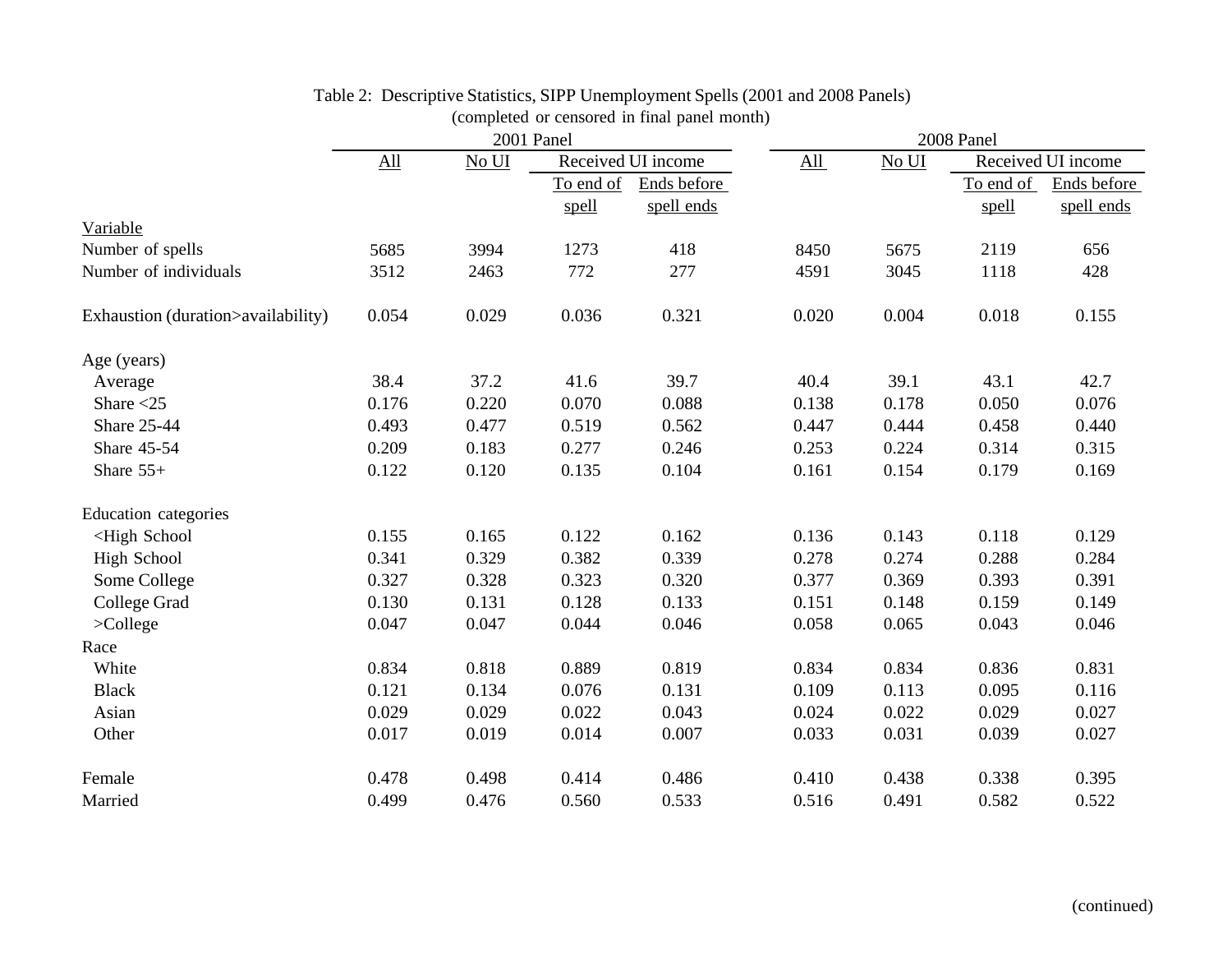|                                | 2001 Panel        |                   |           |                    | 2008 Panel  |       |           |                    |  |
|--------------------------------|-------------------|-------------------|-----------|--------------------|-------------|-------|-----------|--------------------|--|
|                                | $\underline{All}$ | N <sub>0</sub> UI |           | Received UI income | $\Delta$ ll | No UI |           | Received UI income |  |
|                                |                   |                   | To end of | Ends before        |             |       | To end of | Ends before        |  |
|                                |                   |                   | spell     | spell ends         |             |       | spell     | spell ends         |  |
| Variable                       |                   |                   |           |                    |             |       |           |                    |  |
| Duration                       |                   |                   |           |                    |             |       |           |                    |  |
| Average                        | 10.6              | 7.8               | 12.2      | 30.2               | 15.8        | 9.9   | 21.4      | 49.0               |  |
| Share $<$ 27 weeks             | 0.898             | 0.944             | 0.887     | 0.513              | 0.826       | 0.915 | 0.727     | 0.376              |  |
| Share 27-52 weeks              | 0.086             | 0.048             | 0.108     | 0.358              | 0.108       | 0.068 | 0.168     | 0.262              |  |
| Share 53-99 weeks              | 0.016             | 0.007             | 0.005     | 0.123              | 0.051       | 0.015 | 0.090     | 0.237              |  |
| Share >99 weeks                | 0.001             | 0.000             | 0.000     | 0.006              | 0.016       | 0.003 | 0.015     | 0.126              |  |
| <b>UE</b>                      | 0.776             | 0.798             | 0.747     | 0.669              | 0.763       | 0.793 | 0.693     | 0.724              |  |
| <b>UN</b>                      | 0.147             | 0.143             | 0.150     | 0.176              | 0.139       | 0.139 | 0.131     | 0.160              |  |
| Censored                       | 0.077             | 0.059             | 0.103     | 0.155              | 0.098       | 0.068 | 0.176     | 0.116              |  |
| Income amounts (\$)            |                   |                   |           |                    |             |       |           |                    |  |
| Average monthly UI (UI>0 only) |                   |                   | 930       | 850                |             |       | 1086      | 1112               |  |
| Monthly earnings:              |                   |                   |           |                    |             |       |           |                    |  |
| Prior to job loss              | 2141              | 1843              | 2855      | 2629               | 2320        | 1973  | 3024      | 2978               |  |
| After spell ends (UE only)     | 2114              | 1927              | 2621      | 2382               | 2149        | 1938  | 2639      | 2613               |  |
| Prior to job loss              | 4781              | 4684              | 5028      | 4925               | 5377        | 5286  | 5580      | 5528               |  |
| During unemp spell             | 4084              | 4143              | 4152      | 3362               | 4642        | 4743  | 4582      | 3963               |  |
| During unemp spell - UI        |                   |                   |           | 3535               |             |       |           | 4283               |  |
| During unemp spell - no UI     |                   |                   |           | 3106               |             |       |           | 3566               |  |
| After spell ends               | 4521              | 4521              | 4637      | 4157               | 5140        | 5150  | 5184      | 4921               |  |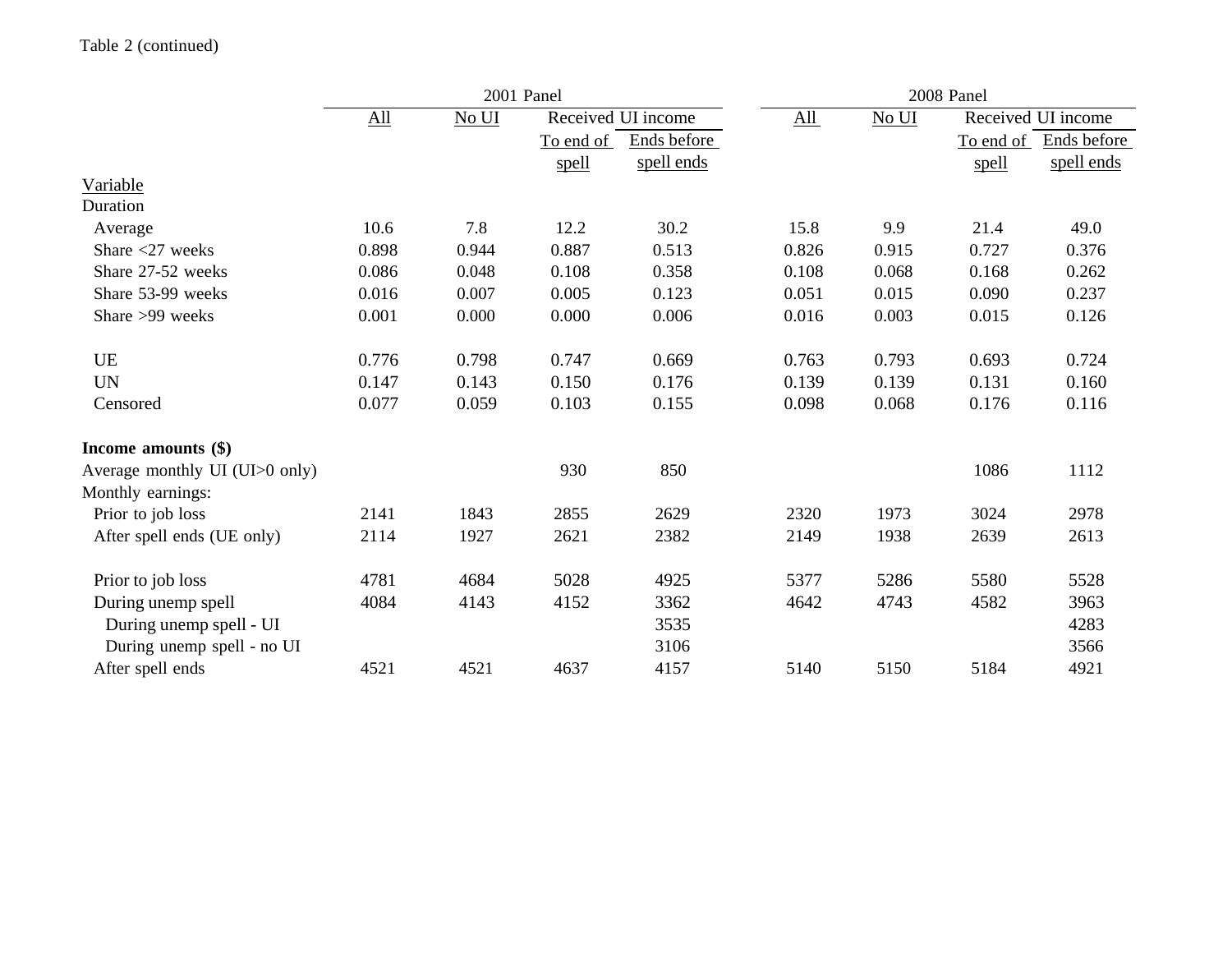## Table 3: Logit Regression Results, Received Social Assistance after Unemp Spell

UI recipient spells only (Average Marginal Effects)

|                           | (1)        | (2)                                                  | (3)      | (4)         | (5)      | (6)                                                | (7)        | (8)       |
|---------------------------|------------|------------------------------------------------------|----------|-------------|----------|----------------------------------------------------|------------|-----------|
|                           |            | Exhaustion Measure: UI Benefits Ended (before spell) |          |             |          | Exhaustion Measure: duration>(max available weeks) |            |           |
|                           | 2008       |                                                      |          | 2001        | 2008     |                                                    |            | 2001      |
| VARIABLES                 |            |                                                      |          |             |          |                                                    |            |           |
| <b>Exhaustion measure</b> | $0.0472**$ | $0.0447*$                                            | 0.0217   | $-0.0146$   | 0.00337  | $-0.0574$                                          | $0.0941**$ | 0.0592    |
|                           | (0.0169)   | (0.0184)                                             | (0.0194) | (0.0222)    | (0.0347) | (0.0475)                                           | (0.0240)   | (0.0362)  |
| Unemployment duration     |            | 0.000400                                             |          | $0.00846**$ |          | 0.00279                                            |            | 0.00405   |
|                           |            | (0.00118)                                            |          | (0.00239)   |          | (0.00149)                                          |            | (0.00312) |
| Observations              | 2775       | 2775                                                 | 1691     | 1691        | 2775     | 2775                                               | 1682       | 1682      |

Standard errors in parentheses

\*\* p<0.01, \* p<0.05

Additional controls include age categories (3), education categories (4), married, female, mar\*female, race categories (3)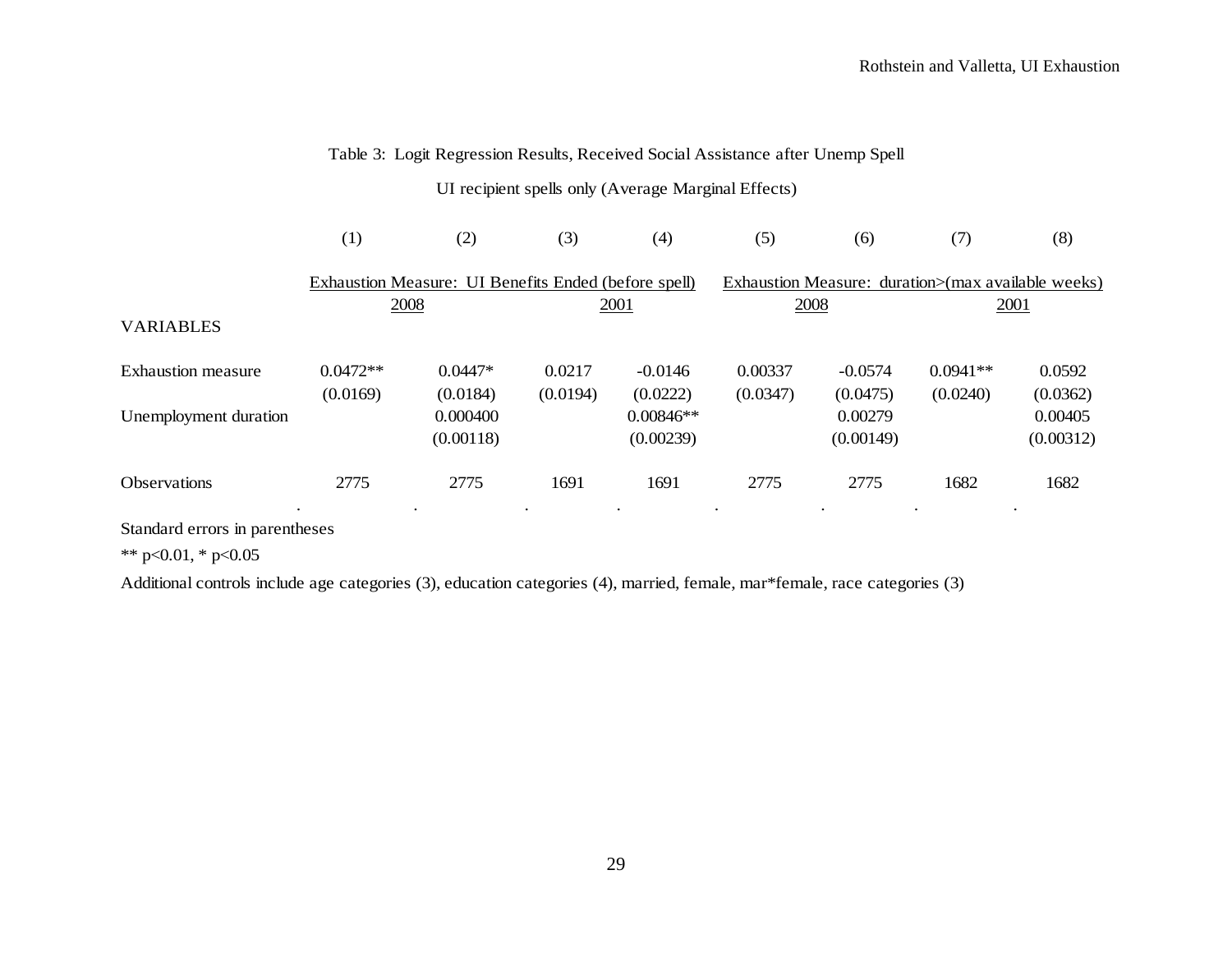### Table 4: Regression Results, Ln(Earnings) Change after Unemp Spell

UI recipient spells only (restricted to job finders; UE transitions)

|                       | (1)       | (2)                                                  | (3)       | (4)                                                | (5)       | (6)         | (7)       | (8)       |
|-----------------------|-----------|------------------------------------------------------|-----------|----------------------------------------------------|-----------|-------------|-----------|-----------|
|                       |           | Exhaustion Measure: UI Benefits Ended (before spell) |           | Exhaustion Measure: duration>(max available weeks) |           |             |           |           |
|                       |           | 2008                                                 | 2001      |                                                    |           | 2008        | 2001      |           |
| <b>VARIABLES</b>      |           |                                                      |           |                                                    |           |             |           |           |
| Exhaustion measure    | $-0.0939$ | $-0.0138$                                            | $-0.0161$ | 0.0155                                             | $-0.295*$ | 0.137       | $-0.0374$ | 0.0645    |
|                       | (0.0496)  | (0.0521)                                             | (0.0606)  | (0.0664)                                           | (0.140)   | (0.167)     | (0.0974)  | (0.129)   |
| Unemployment duration |           | $-0.0193**$                                          |           | $-0.0105$                                          |           | $-0.0218**$ |           | $-0.0131$ |
|                       |           | (0.00410)                                            |           | (0.00899)                                          |           | (0.00465)   |           | (0.0109)  |
| <b>Observations</b>   | 1605      | 1605                                                 | 998       | 998                                                | 1605      | 1605        | 992       | 992       |
| R-squared             | 0.017     | 0.031                                                | 0.018     | 0.020                                              | 0.018     | 0.031       | 0.019     | 0.021     |

Standard errors in parentheses

\*\* p<0.01, \* p<0.05

Additional controls include age categories (3), education categories (4), married, female, mar\*female, race categories (3)